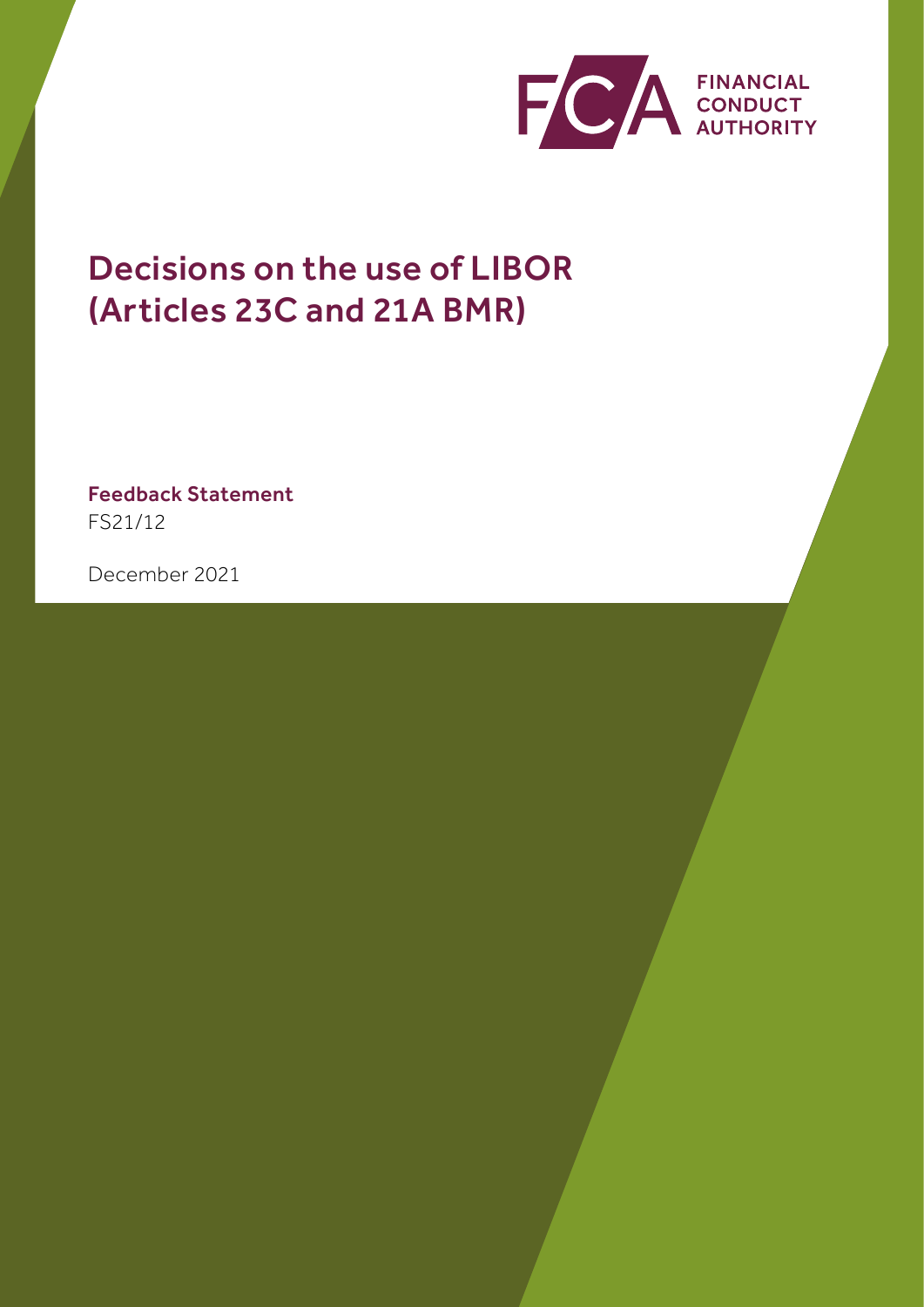## **Contents**

|                                                       | Introduction                              | 3  |
|-------------------------------------------------------|-------------------------------------------|----|
| 2                                                     | Summary of feedback on both powers        | 6  |
| 3                                                     | The Article 23C legacy use power          | 8  |
| 4                                                     | The Article 21A new use restriction power | 15 |
| Annex 1<br>List of non-confidential respondents<br>21 |                                           |    |
| <b>Annex 2</b><br>Abbreviations used in this paper    |                                           | 22 |



#### Moving around this document

Use your browser's bookmarks and tools to navigate.

To search on a PC use Ctrl+F or Command+F on MACs.

### **[Sign up](https://www.fca.org.uk/news-and-publications-email-alerts?doc=#utm_source=signup&utm_medium=document&utm_campaign=newsandpubs)** for our news and publications alerts

See all our latest press releases, consultations and speeches.

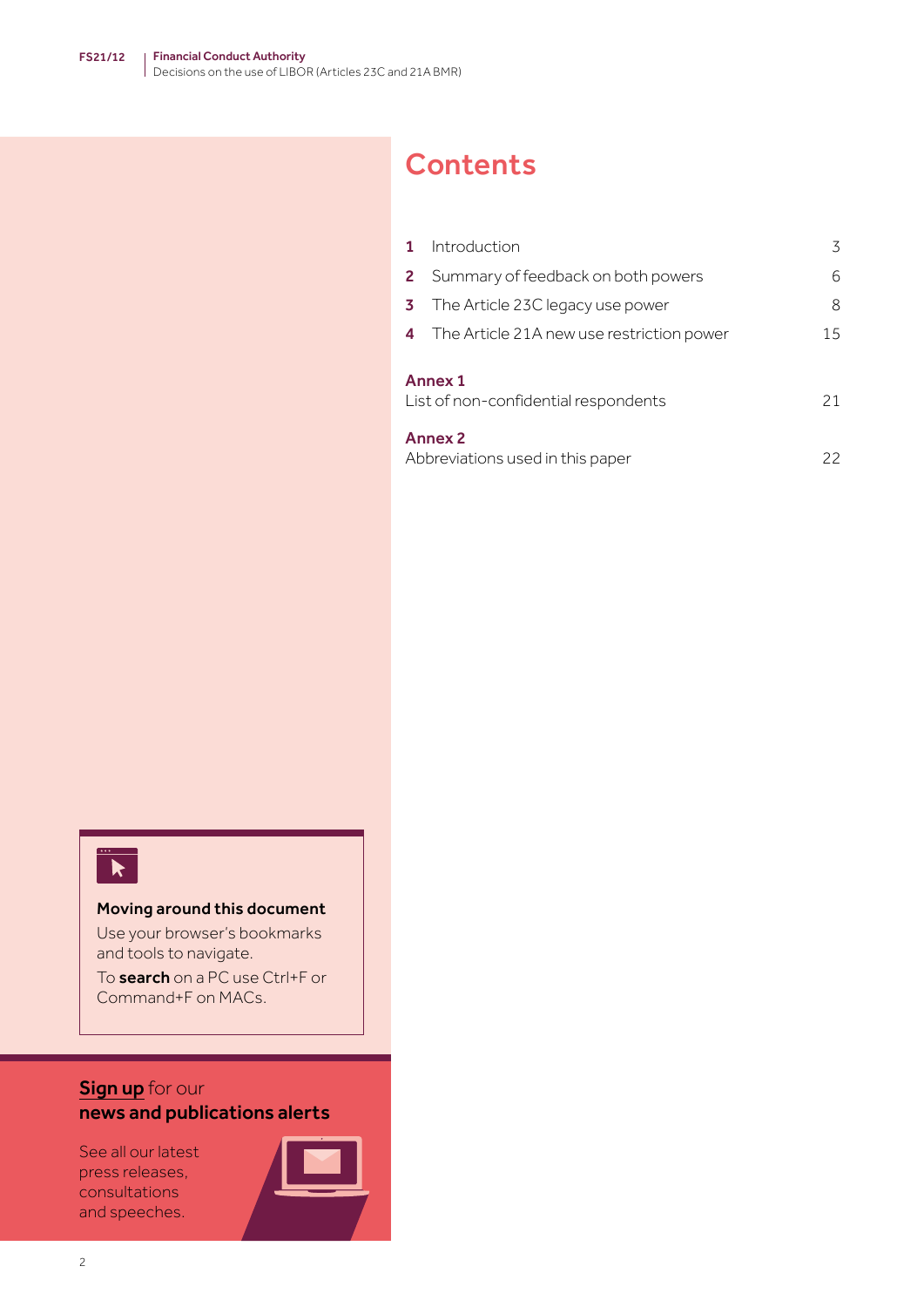## <span id="page-2-0"></span>1 Introduction

### Background

- 1.1 On 5 March 2021 we confirmed that ICE Benchmark Administration (IBA), the administrator of LIBOR, had notified the FCA that it intended to cease providing all LIBOR settings. It will do so at the end of 2021 for all sterling, Japanese yen, euro and Swiss franc settings and the 1-week and 2-month US dollar settings, and at the end of June 2023 for the remaining US dollar settings – subject to the FCA deciding to compel IBA to continue publishing any settings beyond these dates.
- 1.2 Since then, for the 1-month, 3-month and 6-month sterling and 1-month, 3-month and 6-month Japanese yen LIBOR settings ('the 6 synthetic LIBOR settings'), the FCA has:
	- Formally compelled IBA to continue publication after the end of 2021.
	- Confirmed that it does not intend to require continued publication of the 3 Japanese yen settings after the end of 2022.
	- Designated all 6 settings as Article 23A benchmarks. That is, benchmarks that are permanently unrepresentative of the market they are intended to measure. This designation will take effect on 1 January 2022, and
	- Decided to require IBA to use a changed ('synthetic') methodology to calculate these settings from 1 January 2022.

We describe the powers that we have used to make these decisions in more detail [here](https://www.fca.org.uk/markets/transition-libor/benchmarks-regulation-new-powers-policy-decision-making).

### Our consultation

- **1.3** On 29 September 2021, we published [a consultation.](https://www.fca.org.uk/publication/consultation/cp21-29.pdf) This sought views on our proposal to use our 'use' powers under Article 23C(2) of the Benchmarks Regulation (BMR) for the 6 synthetic LIBOR settings and Article 21A of the BMR for the 5 US dollar LIBOR settings that will continue to be published after the end of 2021 ('the continuing US dollar LIBOR settings'). These powers relate to the 'use' of critical benchmarks where this use is within scope of the BMR ('use of a benchmark' is defined at Article 3(1)(7)).
- 1.4 Article 23A designation results in a prohibition on supervised entities using the benchmark, under Article 23B(1) of the BMR. However, Article 23C(2) gives the FCA the power to permit some or all legacy (ie existing) use of the benchmark to continue. We call this the 'legacy use power'.
- 1.5 Article 21A of the BMR gives us the ability to prohibit some or all new use of a critical benchmark when its administrator has notified us that it will cease to be provided. We call this the 'new use restriction power'.
- 1.6 On 16 November, following our review and consideration of responses to our consultation, we announced that we have decided: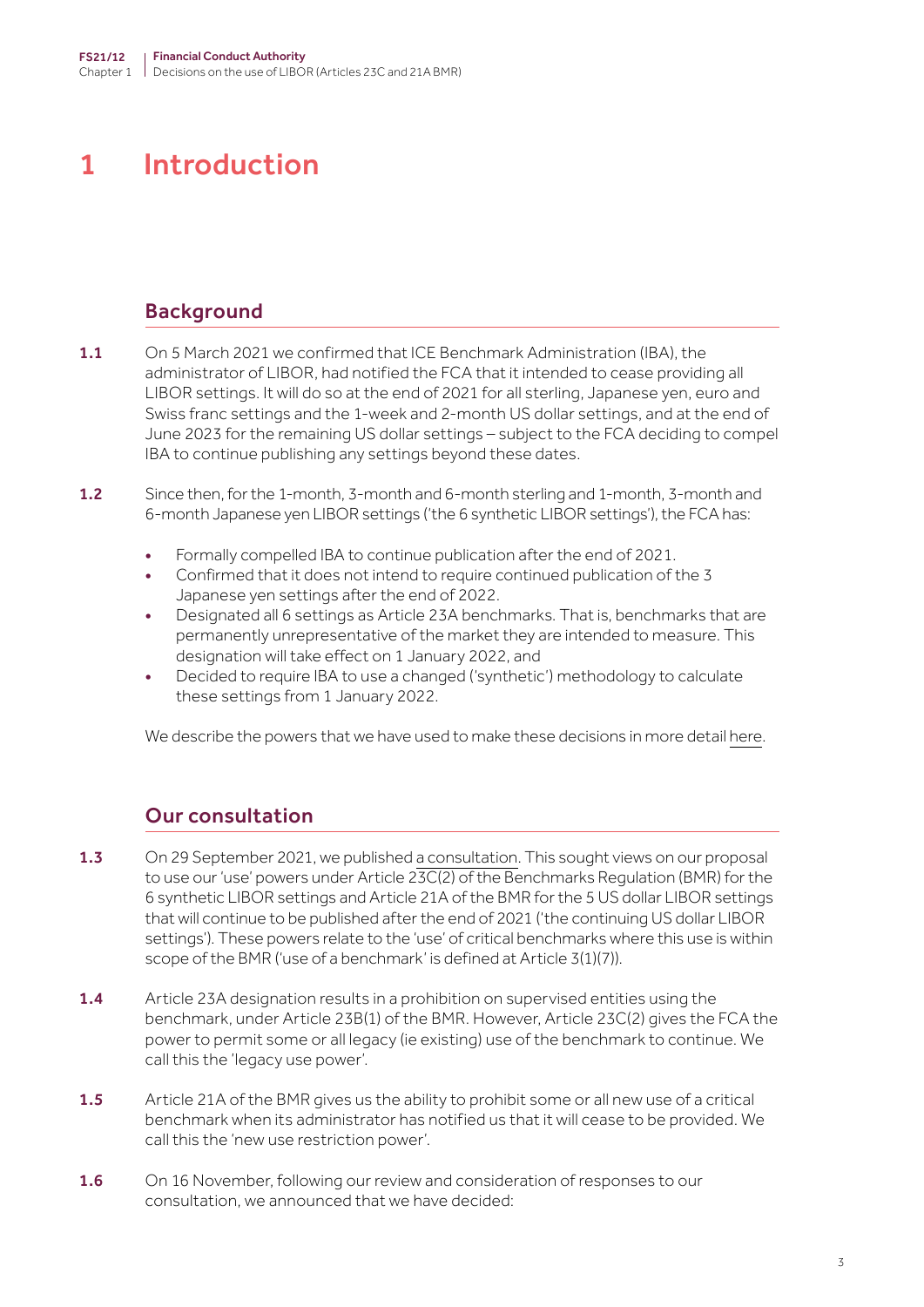- to permit all legacy use of the 6 synthetic LIBOR settings by supervised entities other than in cleared derivatives (whether directly or indirectly cleared); and
- to prohibit new use of the continuing US dollar LIBOR settings by supervised entities, with the following exceptions:
	- market making in support of client activity related to US dollar LIBOR transactions executed before 1 January 2022
	- transactions that reduce or hedge the supervised entity's or any client of the supervised entity's US dollar LIBOR exposure on contracts entered into before 1 January 2022
	- novations of US dollar LIBOR transactions executed before 1 January 2022
	- transactions executed for the purposes of participation in a central counterparty auction procedure in the case of a member default, including transactions to hedge the resulting US dollar LIBOR exposure
	- interpolation or other use provided for in contractual fallback arrangements in connection with the US dollar LIBOR settings that will cease at 31 December 2021 (ie the 1-week and 2-month settings)
- 1.7 On the same day we also published [notices](https://www.fca.org.uk/news/press-releases/fca-confirms-rules-legacy-use-synthetic-libor-no-new-use-us-dollar-libor) explaining our reasons for these decisions as required under the BMR. For Article 23C, we have published the planned text of this notice to provide the market with clarity and certainty. The notice will be formally published, and will take effect, on 1 January 2022. These notices set out how, in reaching these decisions, we took account of our Statements of Policy on our [legacy](https://www.fca.org.uk/publication/policy/statement-policy-23c-critical-benchmarks.pdf)  [use power](https://www.fca.org.uk/publication/policy/statement-policy-23c-critical-benchmarks.pdf) and our [new use restriction power](https://www.fca.org.uk/publication/policy/statement-policy-21a-critical-benchmarks.pdf) and of the feedback to our consultation. This Feedback Statement provides more details of the feedback we received and our response. It should be read alongside our notices.

## Defining terms

1.8 'Use of a benchmark' is defined at Article 3(1)(7) of the BMR. This use can take place in relation to financial instruments, financial contracts and investment funds. For ease of reference, throughout this feedback statement we refer to use in 'contracts'. By this we mean 'use in financial instruments and financial contracts and by and for investment funds'. Please read 'user' in the same way.

## Who this affects

- 1.9 This Feedback Statement will interest users of the 6 LIBOR settings that will move to a synthetic methodology from 1 January 2022, and users of the continuing US dollar LIBOR settings whether these users are regulated or unregulated. This includes:
	- banks and building societies
	- investment managers
	- life insurance and pension providers
	- mortgage lenders and intermediaries
	- non-financial corporates of all sizes
	- consumers who have mortgages and other consumer loans that use these LIBOR settings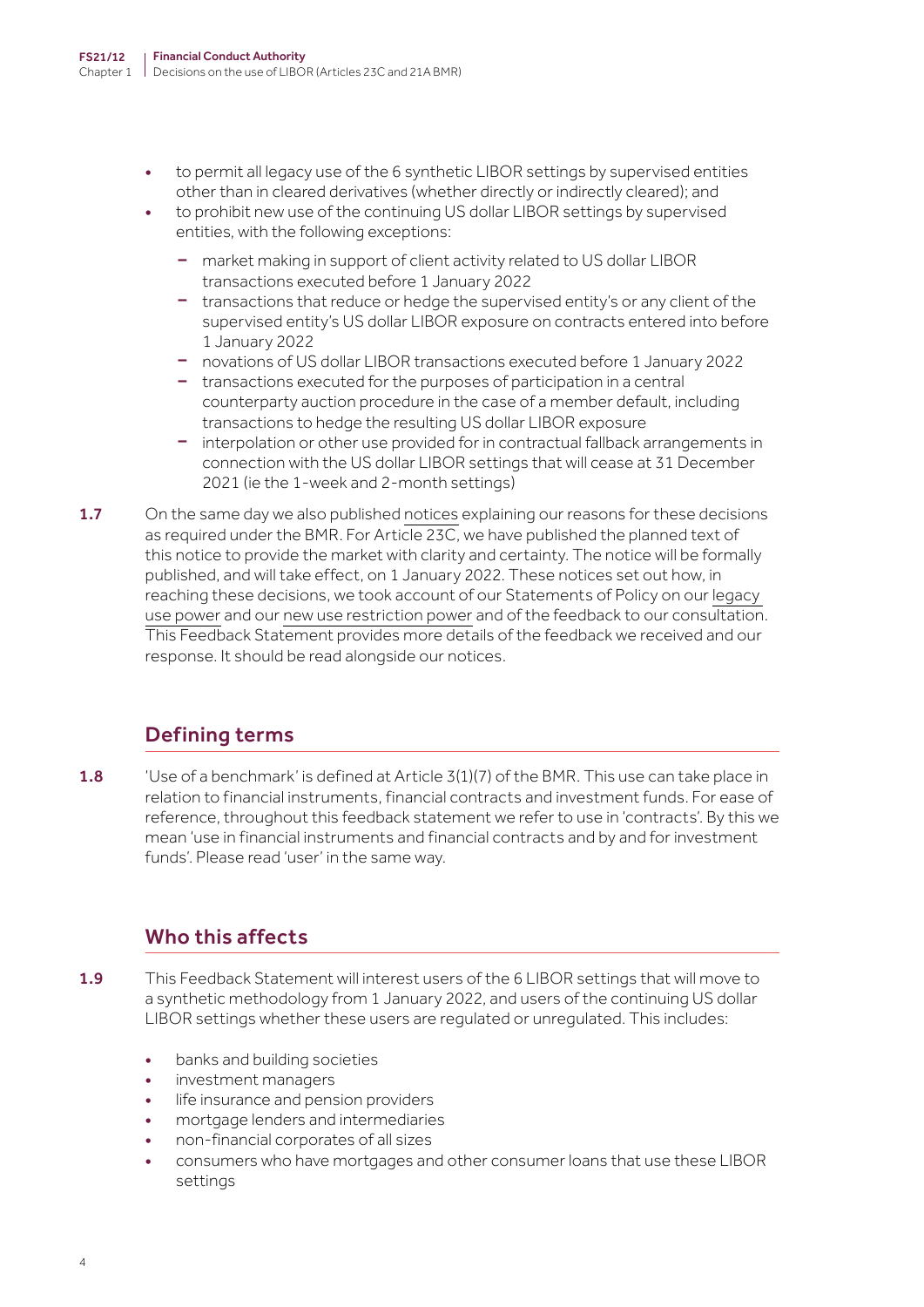1.10 As we set out in our consultation, these powers will only directly affect contracts within the scope of the BMR. Non-supervised entities such as non-UK firms, non-financial corporations or retail consumers may, however, be party to existing contracts that are affected by the prohibition on use of an Article 23A benchmark. This prohibition, if not overridden by use of our legacy use power, may trigger or otherwise affect contractual terms or fund management measures and/or documents that apply to both parties.

## Next steps

- 1.11 We have now published details of all decisions that will have an impact on LIBOR settings on 31 December 2021 and 1 January 2022. On 1 January 2022 we will publish some formal notices with legal effect. We have published the planned text of these notices in draft form to give the market clarity and certainty.
- 1.12 We remind market participants that it is important they take all necessary steps to ensure that they understand how their contract terms interact with the winding down of LIBOR. It is up to parties to take their own legal advice on the exact wording of their contracts.
- **1.13** We encourage users of LIBOR to continue to focus on active transition and move their contracts away from LIBOR wherever possible, rather than relying on synthetic LIBOR, which will not be published indefinitely.
- 1.14 Similarly, it is also important that market participants understand if and how us exercising our new use restriction power will affect them and take any necessary steps to prepare themselves.

## Equality and diversity considerations

1.15 Overall, we do not consider that the proposals materially impact any of the groups with protected characteristics under the Equality Act 2010. To the extent that there is any differential impact, we consider this to be justified, as we do not consider that there is any less impactful way to achieve the objectives we intend to achieve through our use of the powers.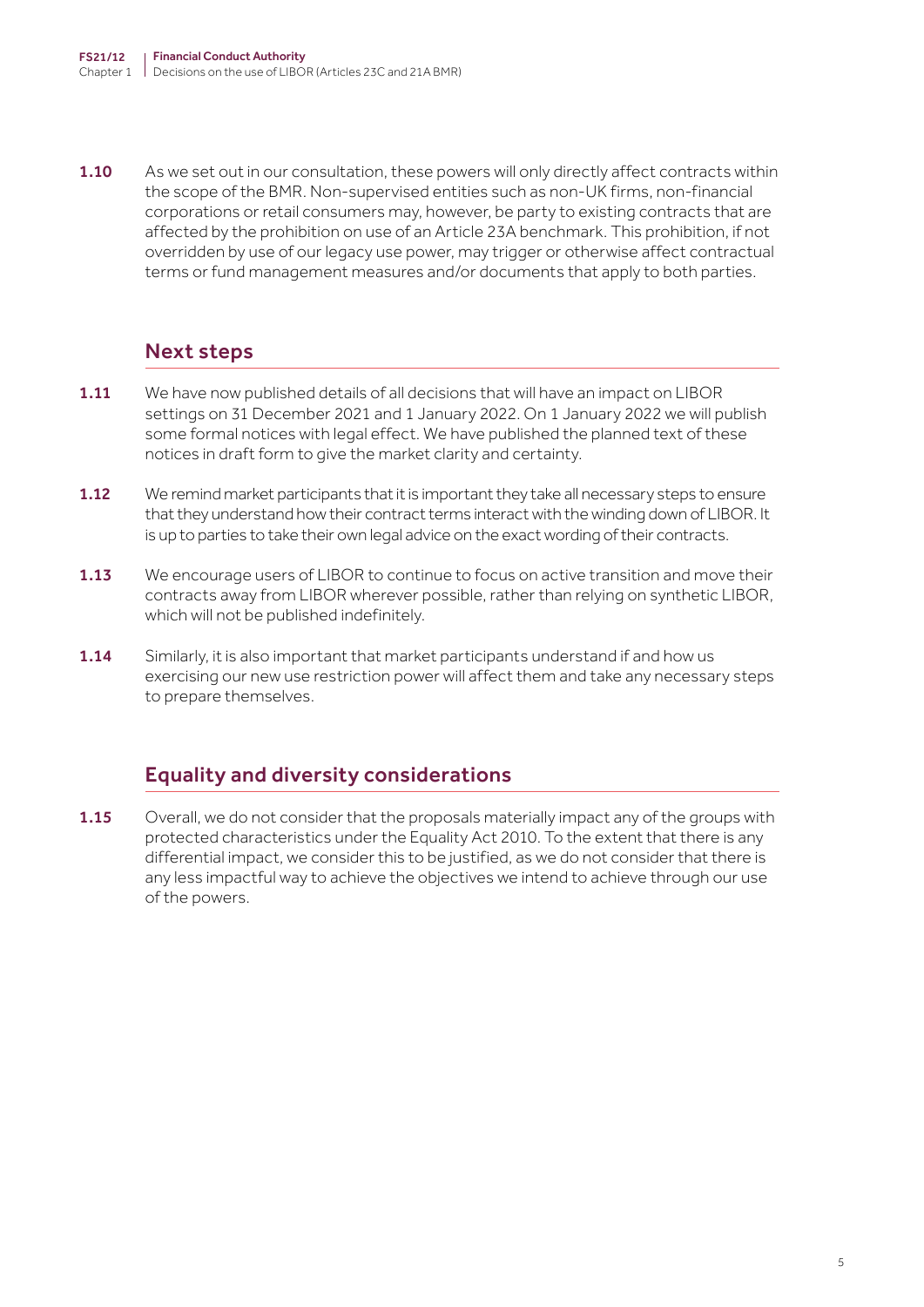## <span id="page-5-0"></span>2 Summary of feedback on both powers

- 2.1 We received 42 responses from banks, asset managers, trade bodies, and law firms, with most respondents from the UK and some from abroad. Overall, respondents agreed with both of our proposals.
- 2.2 We give details of responses specific to one or other of the two proposed decisions in Chapters 3 and 4. However some issues were raised that were common to both and we address these below.
- 2.3 A number of respondents asked us to confirm that secondary market activities (which we understand to mean buying or selling cash financial instruments, eg debt or loans) are out of scope of these powers. Many asked the same about non-consumer loans. One went further and asked that we confirm that loans are permitted to use benchmarks in the same way as in-scope contracts and that we will not view this as a conduct issue. Some respondents suggested it would be helpful to have further clarification on our expectations for ceasing new use of US dollar LIBOR in products outside the scope of the BMR.
- 2.4 Several respondents questioned the impact on the ICE Swap Rate benchmark of reduced volumes of transactions, for both US dollar and sterling. Some were concerned at the prospect of the rates no longer being published.
- 2.5 Several respondents said we needed to provide continued messaging on active transition. They asked for clear and possibly increased messaging by the FCA/ official sector calling for ongoing active transition efforts. This is partly to help their negotiations with some clients who may be less motivated to engage with transition efforts where we have now confirmed that they can continue to use LIBOR settings. There were also some specific requests on the 6 synthetic LIBOR settings, which we address in Chapter 3.

- 2.6 As we set out in our consultation, our powers will directly affect only supervised entities and 'use of a benchmark' as defined in Articles  $3(1)(17)$  and  $3(1)(7)$  of the BMR respectively. Neither secondary market activity in, nor the holding of, cash financial instruments falls within the definition of use at Article 3(1)(7) and so is not in scope. Loans that are covered by the definition of a financial contract in Article 3(1)(18) of the BMR (ie credit agreements and regulated mortgages) are subject to the BMR. Products and activities outside of the scope of the BMR, including loans that are not captured by the definition above, are not directly affected by any prohibition imposed by its provisions.
- 2.7 However, taking a wider consumer protection and market integrity risk perspective. firms should consider carefully whether it is appropriate to use LIBOR settings for their customers and their contracts. This is both because these settings are ceasing and, in the case of the 6 synthetic LIBOR settings, they will be permanently unrepresentative. Continuing to use LIBOR settings where appropriate and more robust and sustainable alternatives are available is a conduct consideration which firms should take into account. We give more information on this in our [LIBOR conduct Q&A.](https://www.fca.org.uk/markets/libor/conduct-risk-during-libor-transition) For US dollar LIBOR, firms should already be working towards the deadline for stopping new use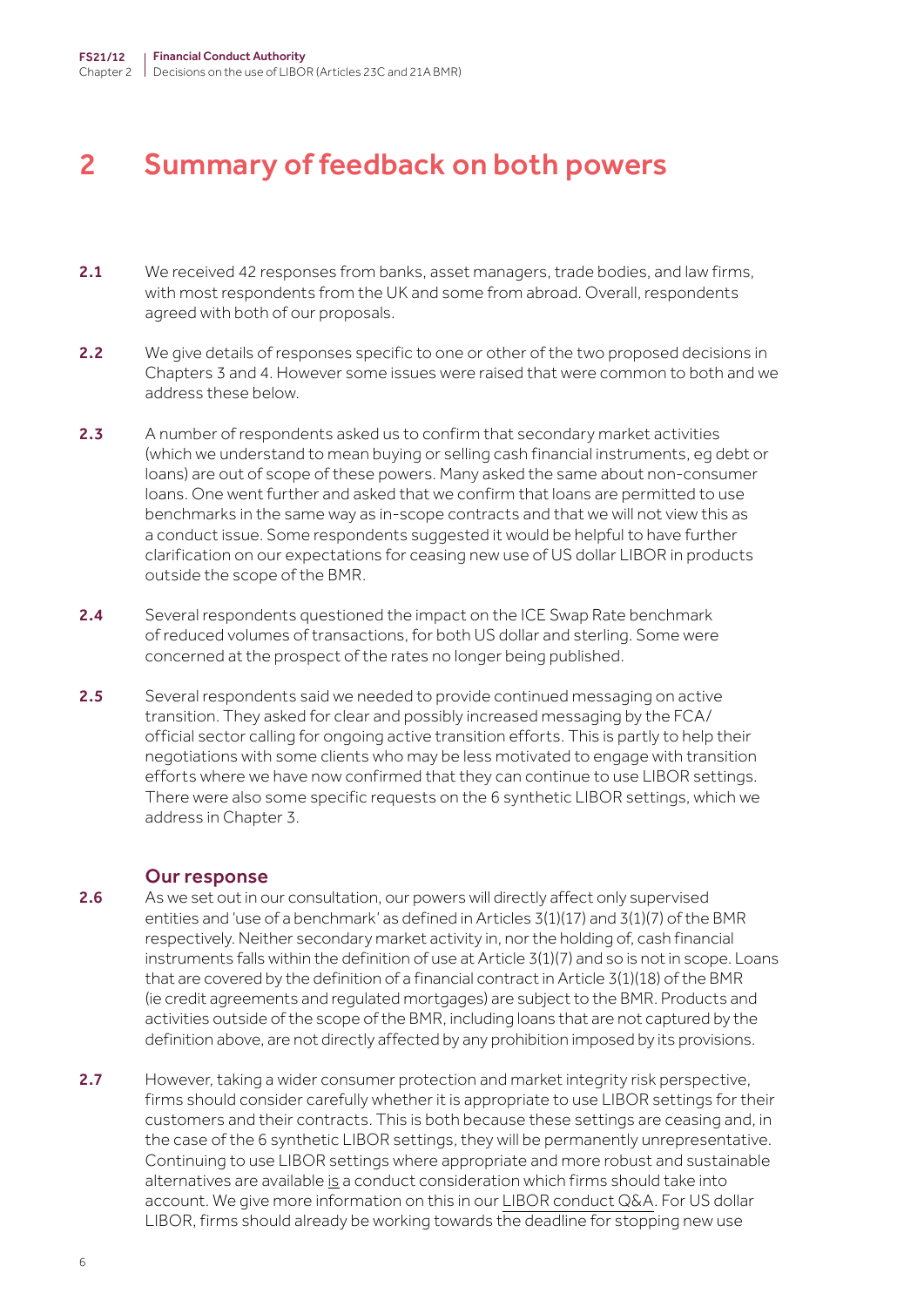by end-2021 across all asset classes, in line with existing FCA and PRA [supervisory](https://www.bankofengland.co.uk/-/media/boe/files/prudential-regulation/letter/2021/march/transition-from-libor-to-risk-free-rates.pdf)  [expectations](https://www.bankofengland.co.uk/-/media/boe/files/prudential-regulation/letter/2021/march/transition-from-libor-to-risk-free-rates.pdf). These expectations align with US authorities' [supervisory guidance](https://www.federalreserve.gov/newsevents/pressreleases/files/bcreg20201130a1.pdf), supported globally by the [Financial Stability Board](https://www.fsb.org/wp-content/uploads/P020621-4.pdf) and [IOSCO](https://www.iosco.org/library/pubdocs/pdf/IOSCOPD676.pdf).

- 2.8 Our understanding is that the ICE Swap Rate benchmark will continue to exist after 2021. We understand that US dollar ICE Swap Rate settings will continue to be published in their current form. While sterling settings will cease in their current form, IBA plans to publish a spread-adjusted form of the SONIA ICE Swap Rate. This will support the market in transitioning non-linear derivatives, structured products and cash market instruments that currently reference GBP LIBOR ICE Swap Rate. [This rate](https://www.theice.com/iba/ice-swap-rate) will be made available alongside the GBP SONIA ICE Swap Rate. However, the availability and publication of the ICE Swap Rate benchmark is a matter for its administrator, IBA, and any specific queries or concerns should be directed to the firm.
- 2.9 We agree that there should be ongoing messaging on the need for active transition to continue, and we will continue to communicate this and to monitor progress. Market participants and their representative bodies also have a responsibility to undertake such messaging alongside the official sector, including in their engagement with clients.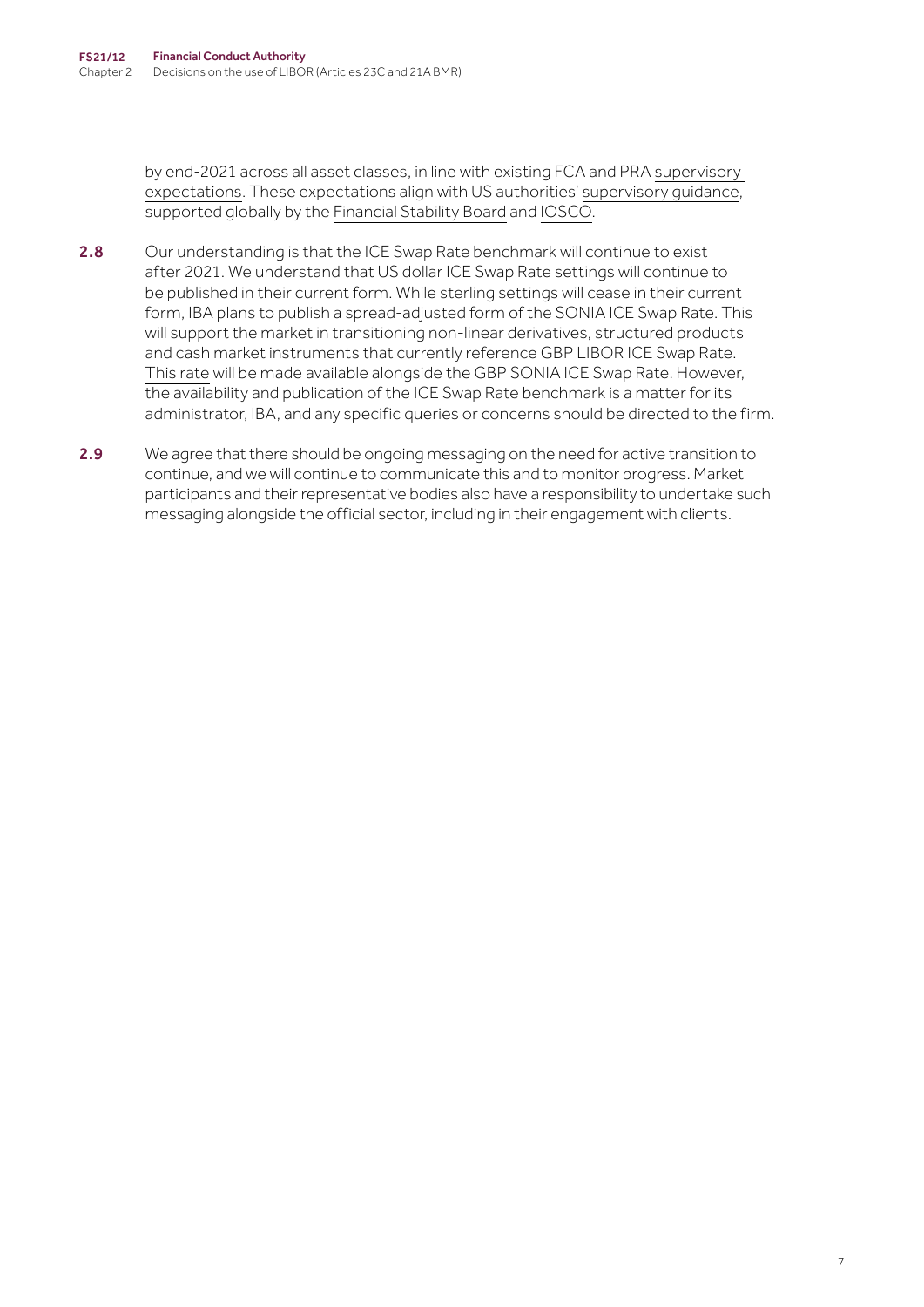## <span id="page-7-0"></span>3 The Article 23C legacy use power

- 3.1 Our consultation proposed to permit legacy use of the 6 synthetic LIBOR settings in all contracts except cleared derivatives, whether directly or indirectly cleared. None of the 42 respondents to the consultation said they disagreed with this proposed way of exercising the legacy use power, and 35 of them said they agreed or broadly agreed, albeit sometimes with further comments. The remaining 7 respondents either did not respond to the question on whether they agreed or did not express a clear position.
- 3.2 Following this feedback, we did not consider that any change was required. As a result our final decision is in line with the proposal consulted on.

#### How we proposed to use the legacy use power

- 3.3 One respondent, while saying they agreed with the way we proposed to use the power, also said they saw some disadvantages to allowing broad usage. They felt it would require significant effort to implement and clients might be less motivated to proceed with transition negotiations. They suggested that the permission could be more targeted, for example, on issuances (because they are difficult to transition) and on consumer credit (to protect consumers).
- 3.4 At least 1 respondent mistakenly interpreted our consultation to mean that we had proposed that we would permit interpolation using synthetic rates for fallbacks, intragroup use of synthetic rates, and market making for risk management purposes using synthetic rates. This was not part of our proposals.
- 3.5 Some respondents asked for clarity on bonds containing 'call options' and/or 'fixed to float' provisions – provisions that will move them to use of one of the 6 synthetic LIBOR settings post-2021.

- 3.6 As we set out at 3.4 to 3.9 of our consultation, we think relatively few contracts other than derivatives have provisions to deal adequately with a prohibition of use. The respondent at 3.3 above agreed that we had correctly identified the main groups of contracts that do not have these provisions. There would thus be a significant cost to firms and significant risk of market disruption if we were to permit only limited use, given the current volumes of LIBOR-referencing contracts, the short period of time left before the prohibition would come into force and the practical difficulties of transition in this time period. Several other respondents noted the possible negative impact of our decision on clients' motivation to negotiate amendments, but that their preferred solution was continued and possibly increased messaging on the need for active transition to continue (see 2.9 above and 3.32 below for our response on this point about messaging).
- **3.7** 'Issuance' after the prohibition comes into effect would be new use, not legacy use, and so not allowed using this power (see 3.9 below). Assuming that the respondent's reference to 'issuances' referred to legacy use in bonds, their example of targeting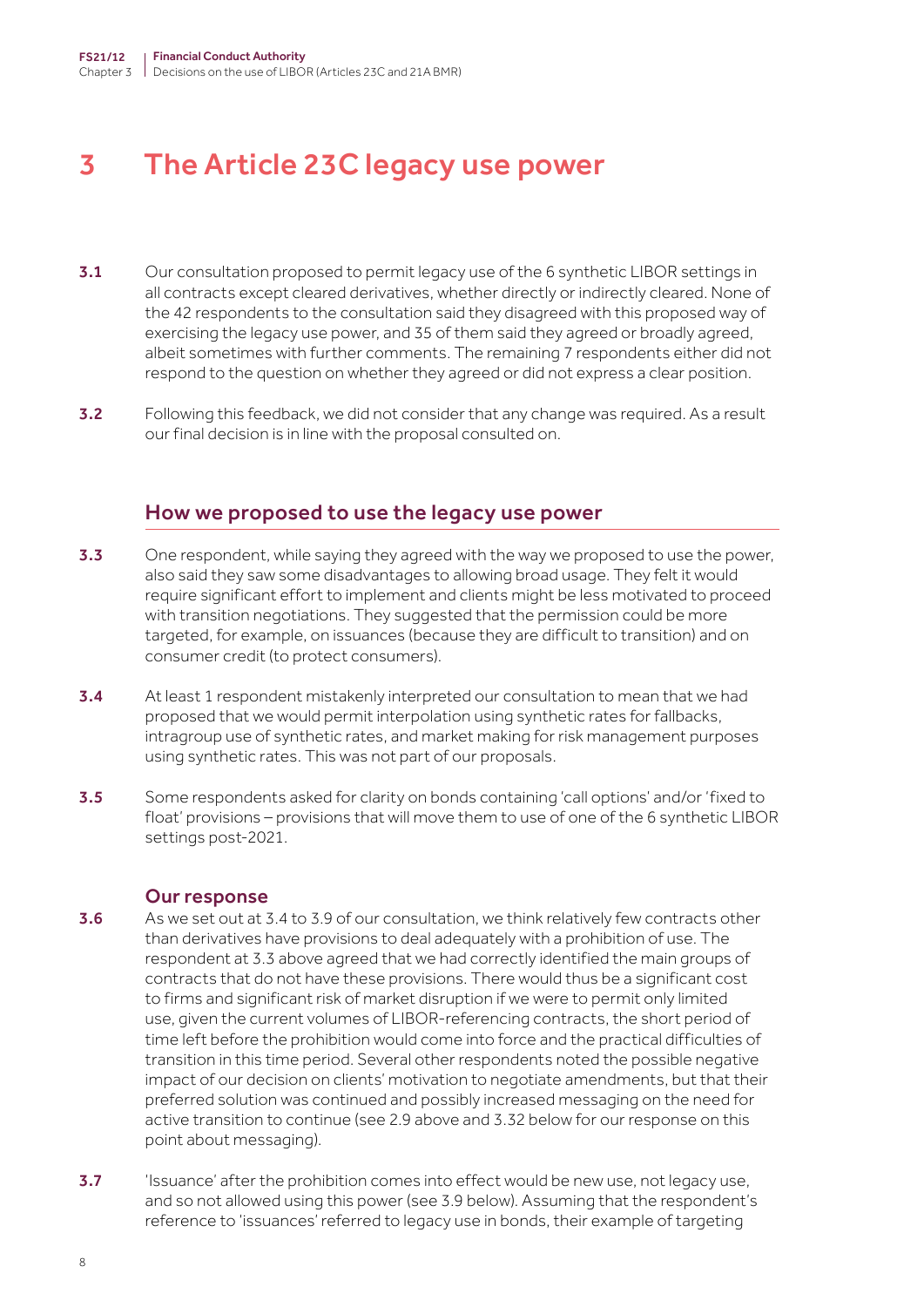would mean neither investment funds nor any derivatives would be permitted continued legacy use. As we set out in our consultation, we think there are some significant obstacles to some investment funds transitioning away or being amended to cope with prohibition by the end of 2021. There are also some derivatives which, because they are structurally or explicitly linked to other use of the benchmark, need to continue legacy use. Overall, we are not convinced there is a case to depart from our proposed approach in favour of a more 'targeted' one.

- **3.8** We have the option to review our decision and further restrict continued permission to use synthetic LIBOR in legacy contracts if this would support our consumer protection and market integrity objectives. For example, if work to reduce the stock of outstanding legacy LIBOR contracts does not continue and so undermines progress towards an orderly cessation.
- 3.9 On the range and scope of the prohibition firms need to understand that all new use of synthetic LIBOR settings will be prohibited, and the FCA has no power to override or make exceptions to this. New use is defined at Article 21A(2) of the BMR and results in a wide application of the prohibition. Prohibited use will include:
	- Any intragroup use that falls within this definition.
	- Any use for risk management purposes that falls within this definition.
	- Use where fallback clauses in existing contracts provide for this, including through interpolation. For example, a benchmark cited in a contract as a fallback is only 'referenced' for the purposes of the BMR from the point at which the fallback clause is triggered. Therefore, if the fallback is triggered at or after the date of the prohibition coming into force, this use falls within the definition of new use at Article 21A(2) and so is prohibited – including where the benchmark is being used as part of an interpolation. This could apply in the event of the cessation of, or material change to, the 'primary' benchmark.
- 3.10 A contract may provide for conditional use of a benchmark, such as using the benchmark in certain circumstances, or at or from a given date, other than in a 'fallback' provision triggered by the cessation of or material change to the benchmark. In such cases, we consider that it constitutes existing ('legacy') use of the benchmark. Our decision allows all existing use in bonds to continue, and so we think the position on bonds containing 'fixed to float' and 'call option' provisions is clear. However, synthetic LIBOR settings cannot continue indefinitely and so firms should continue to use any practicable means available to them to remove their reliance on LIBOR.

## Our rationale

**3.11** While supporting our proposed decision, some respondents disagreed with parts of our rationale – notably on non-cleared derivatives. They pointed out that supervised parties to non-cleared derivatives, as with bond issuers, may find that counterparties (or third parties whose consent is required) who are not subject to the prohibition, 'hold out' in negotiations. Therefore, contrary to our rationale, these contracts need to use the 6 synthetic LIBOR settings. Respondents also argued that it is legitimate for parties to seek an exact hedge for a cash product. They also said there may be products for which an appropriate or fair alternative benchmark has yet to develop or be published, although they noted work in some cases to rectify the situation – but they did not elaborate or provide examples.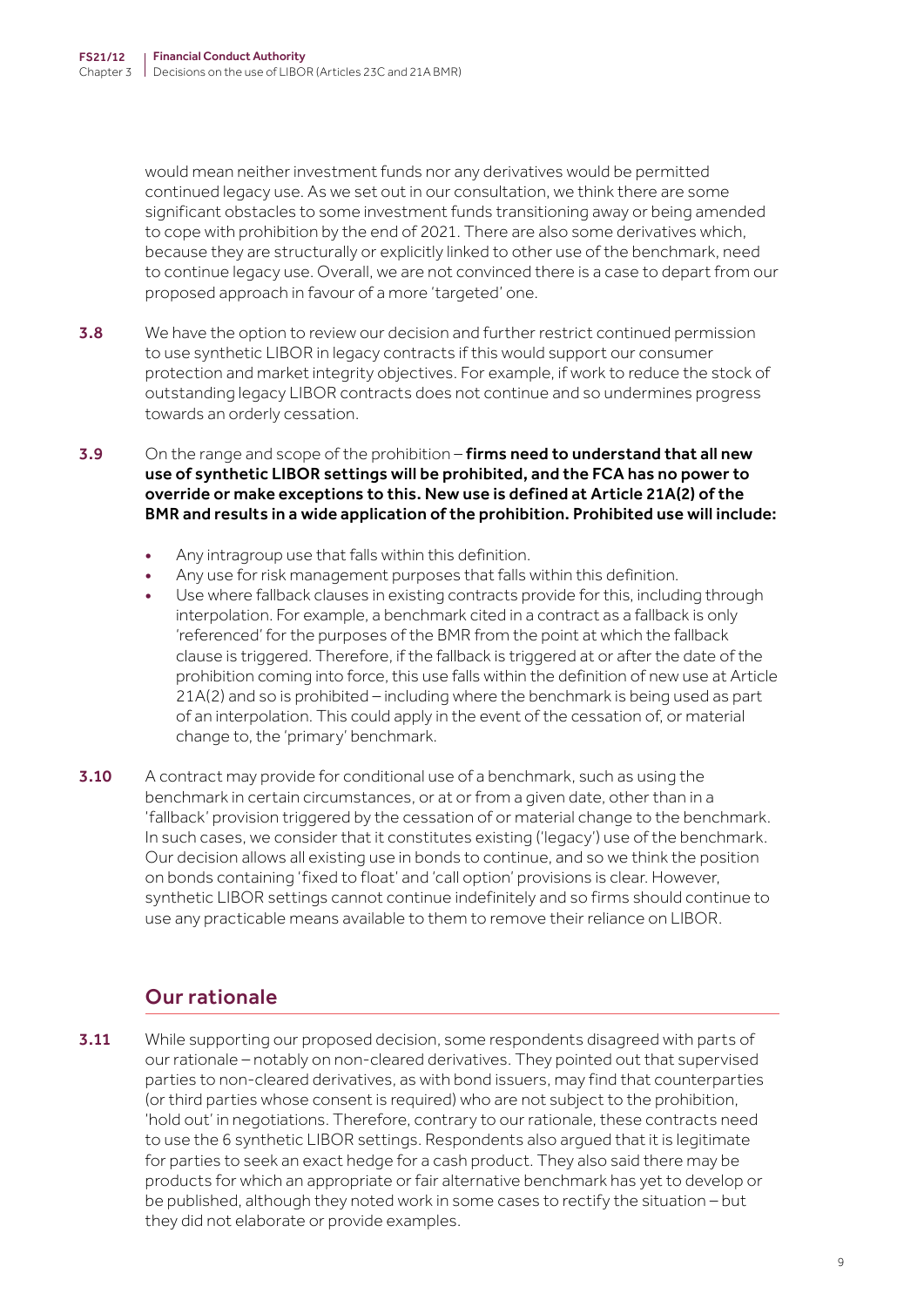#### Our response

- 3.12 As we said in our consultation, non-cleared derivatives are bilateral arrangements for which there are available standardised contract terms and benchmark-specific amendments and fallback provisions. They are not retail contracts and, as such, parties to them should generally be capable of understanding the issues and able to engage with efforts to agree amendments.
- **3.13** We recognise that in a relatively small number of cases, there may be an asymmetry between parties which makes negotiating transition challenging. However, as we set out in our consultation, we think that in many of these cases fair and mutually acceptable terms can be achieved. While it is possible that agreement to transition away from LIBOR may not be reached in a small subset of cases, it is not clear from the responses what punitive mechanics would then apply, their frequency in contract terms or whether this outcome can be said to 'punish' all parties (as 1 respondent claimed) as a result of the prohibition taking effect. We therefore remain of the view that it is possible for the vast majority of non-cleared derivatives to transition. Where this is not possible, we have yet to see evidence of where, if use were not permitted, there would be a significant impact and market disruption due to punitive termination mechanisms for those which hadn't transitioned to alternative rates.
- **3.14** We do not agree that in every situation in which a derivative is being used to hedge a cash product that is permitted to use synthetic LIBOR, the derivative must necessarily be permitted to use synthetic LIBOR as well. Our consultation explained that in many instances we think there could potentially be available mechanisms to provide a satisfactory hedge without directly 'matching' the benchmarks being referenced, eg via an additional basis swap. Respondents did not address the availability of such alternative mechanisms.
- **3.15** On alternative benchmarks, without examples of the products for which respondents consider these are not available, we still consider that, with appropriate adjustment, there are rates available that provide suitable alternatives to the 6 LIBOR settings. Appropriate adjustments could, for example, include the addition of an appropriate spread.

#### Adequate contract provisions to deal with a prohibition on use

- **3.16** Several respondents commented on the types of contracts that we had suggested were unlikely to contain adequate provisions to deal with the prohibition on use coming into effect. One said that contract provisions that allow for early termination if a party is subject to a regulatory obligation should not be considered as having 'good' fallbacks, because early termination can be disruptive. Another said that our assessment for bonds was slightly over-simplistic. This is because some bond market participants in Europe started to use 'Type 3' fallbacks earlier than the November 2019 date we suggested.
- 3.17 Other feedback noted that in many instances contractual fallbacks and unilateral variation clauses triggered by cessation have been put in place to deal with LIBOR transition. These will not be triggered for the 6 synthetic LIBOR settings because these settings are not now ceasing but will continue to be published on a synthetic basis. We were asked for clarity around how firms should proceed in this situation.
- 3.18 One respondent suggested that by requiring that fallbacks should make provision for a benchmark becoming permanently unrepresentative we are placing a particular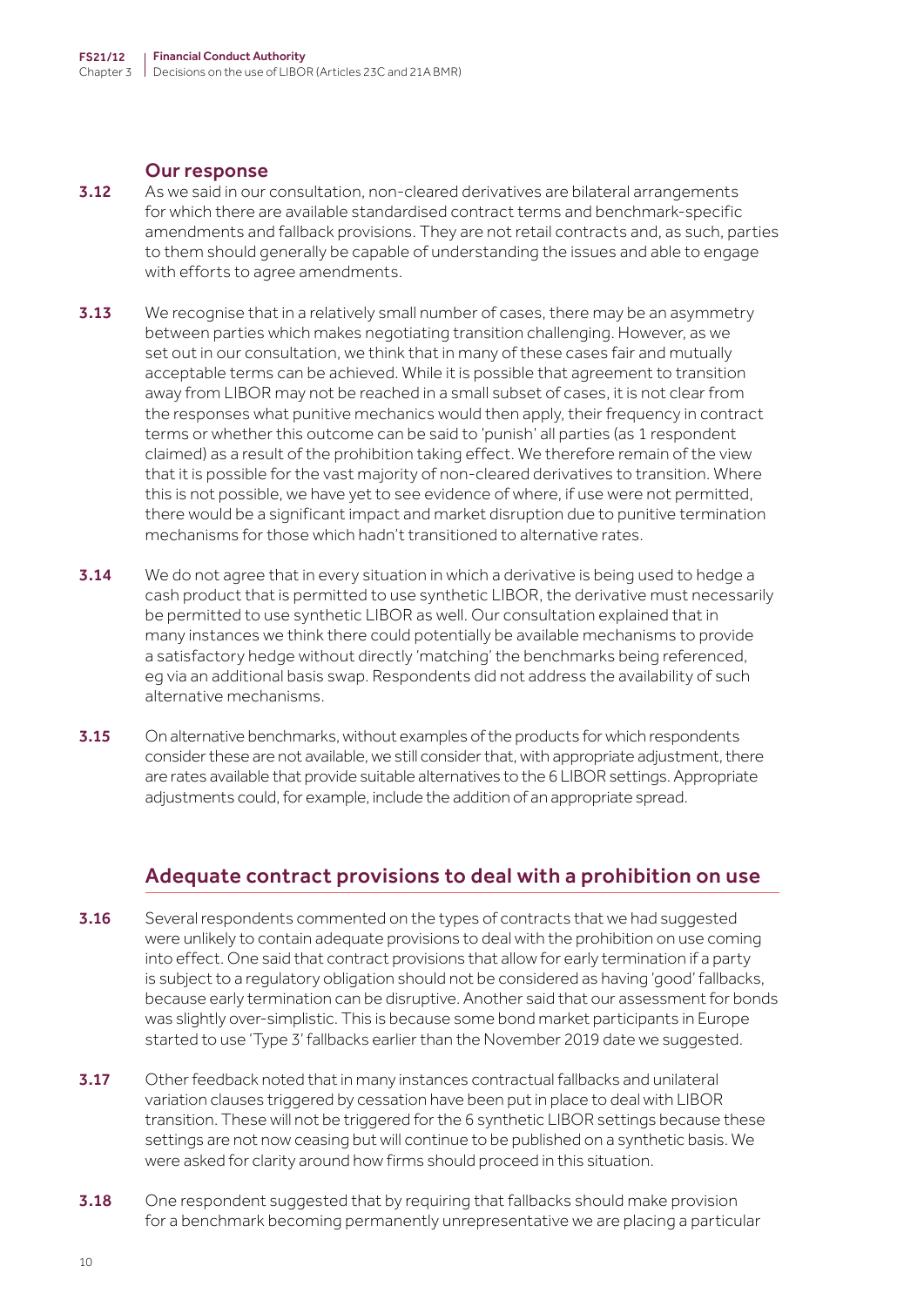interpretation upon the Article 28(2) requirement for supervised entities to have 'robust' fallbacks. They suggest that a fallback that is triggered solely by cessation should be considered sufficiently robust to meet the Article 28(2) requirement. This is notwithstanding that parties to contracts may well now feel that they want contracts to contain broader fallback provisions, for reasons other than compliance with the BMR.

#### Our response

- **3.19** We have assessed whether contract provisions are likely to be adequate to deal with the prohibition on use – not whether they should be regarded as 'good'. The quality and appropriateness of contract provisions is primarily a matter for the parties to the particular contracts. For provisions triggered by prohibition, including those that move to early termination, we think it unlikely that many such clauses will be triggered given the broad legacy use that we have decided to permit.
- **3.20** On the adoption of 'Type 3' bonds in Europe, we assume that in many cases market participants in Europe will not be UK-supervised entities and so will not be within scope of the prohibition. Overall, we remain of the view (as does the respondent) that the majority of LIBOR bonds entered into before the end of November 2019 are unlikely to include adequate provisions to deal with a prohibition on use.
- 3.21 It is for market participants to investigate how their contract terms will operate when LIBOR settings move to a synthetic basis. In our [Feedback Statement](https://www.fca.org.uk/publication/feedback/fs21-10.pdf), we recognised that if a contract clause is triggered only by permanent cessation of the benchmark, then the clause is not likely to be triggered while a benchmark continues to be published, even if it is published using a synthetic methodology. However, at some point the benchmark will stop being published and at that point the clause will be triggered, unless the contract has been amended. When Article 23A designation takes effect, with the resulting prohibition on use, we think it likely that contracts – other than directly or indirectly cleared derivatives – that do not contain clauses triggered by permanent unrepresentativeness or prohibition will move onto the 6 synthetic LIBOR settings, and they will be permitted to continue using these rates. However, this will depend upon the terms of the individual contract. As per 1.12 above, market participants must ensure that they understand how their contract terms interact with the winding down of LIBOR. We also continue to stress that synthetic LIBOR rates cannot continue indefinitely and so are not a permanent solution: firms must continue efforts to end their reliance on LIBOR.
- 3.22 As our consultation and [Feedback Statement](https://www.fca.org.uk/publication/feedback/fs21-10.pdf) stated, Article 28(2) requires that contracts within scope of the BMR should contain fallback provisions for both the cessation of the benchmark and a material change to it. We consider that a benchmark becoming permanently unrepresentative is a material change and so the fallback arrangement should provide for this. Where contracts existed before Article 28(2) of the BMR came into force on 1 January 2018, guidance (published in December 2017) makes clear that firms should seek to amend these contracts 'where practicable and on a best-effort basis' to make them compliant with the BMR.

### Successful implementation of our proposal

3.23 In many instances respondents suggested factors and strategies to help ensure our decision can be implemented successfully.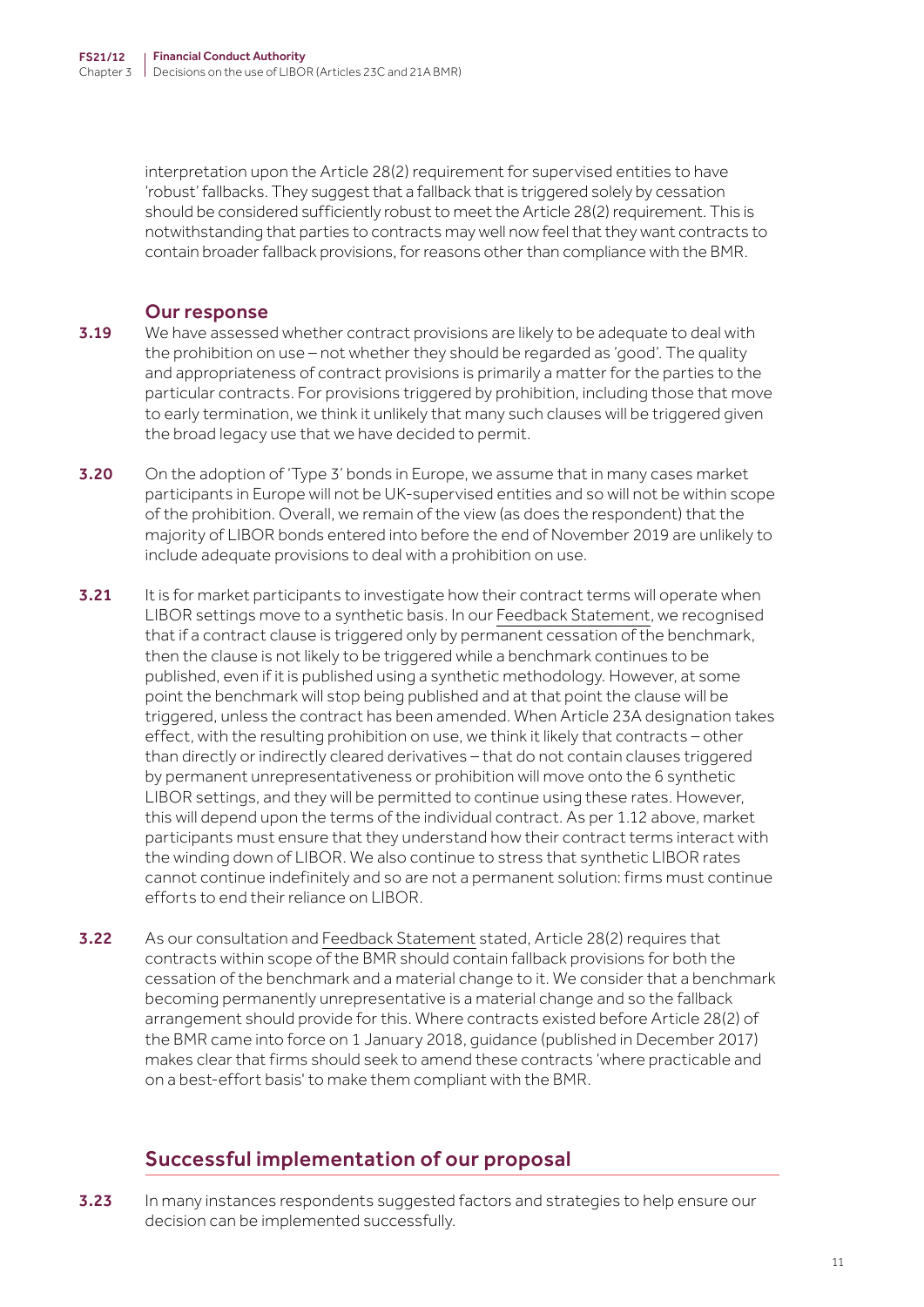- 3.24 One respondent suggested that bondholders should be protected if banks don't want to provide bids for bonds linked to synthetic LIBOR settings and so the FCA should 'support' the secondary market.
- 3.25 Some responses stressed the importance of providing synthetic rates on the same screens and at the same time as panel-based LIBOR settings, for contract continuity.
- **3.26** Several respondents asked for more details on the duration of the synthetic rates and the process and timeline for our annual review of the decision to compel continued publication of the 6 synthetic LIBOR settings. Some suggested a minimum notice period for any changes to or cessation of any of these settings or our legacy use permission. These suggested minimum notice periods included 3, 6 and 12 months.
- **3.27** Some respondents asked that we provide further messaging to the market, and to consumers in particular, on a variety of areas relating to the 6 synthetic LIBOR settings. These include: why lenders are encouraging transition, why synthetic LIBOR is not a complete solution, how synthetic LIBOR provides a fair rate, other rates to which lenders may already have transitioned potentially being fair replacements, and clear expectations on transition efforts to be made post-2021 and how firms should balance these with fair treatment for customers.
- 3.28 Some respondents mentioned the Critical Benchmarks Bill that is currently before Parliament, the legislative timetable for it to pass into law, and the importance of this process having been completed by end-2021.

- 3.29 We set out in our [LIBOR conduct Q&A](https://www.fca.org.uk/markets/libor/conduct-risk-during-libor-transition) in 2019 that firms should consider the likely increase in costs of dealing for products linked to LIBOR as the transition to alternative rate products progresses, and liquidity in LIBOR products begins to diminish compared with alternatives. Asset managers have been warned for some time of the need to ensure they assess and manage the risks of declining liquidity in LIBOR-referencing products.
- 3.30 With regard to the screens on which, and times at which, LIBOR is published, we are requiring LIBOR's administrator to continue publishing these settings at the scheduled publication time and for all applicable London business days as is currently the case for panel-bank LIBOR. We do not expect the changes in the underlying methodology to affect how LIBOR should continue to be displayed on the relevant screen pages. We welcome communication from Bloomberg and Refinitiv that all continuing LIBOR settings, including the 6 synthetic LIBOR settings, will continue to be available on the same screens from the start of 2022 as they will at the end of 2021. We also welcome confirmation from IBA that it expects to make all continuing LIBOR settings, including the 6 synthetic LIBOR settings, available to licensees through existing IBA licensee distribution services, as is the case for all current LIBOR settings.
- **3.31** We understand the market's desire for adequate notice of any changes to our decision about permitted legacy use, and of any change to or cessation of the synthetic rates. We attach importance to the wind-down of LIBOR being orderly, and adequate notice of changes can play an important role in achieving this. So we will seek to provide the market with such notice wherever possible. However, it is not possible for us to give a firm commitment to a minimum notice period, given that we cannot be certain of the circumstances in which we might need to take such decisions in the future.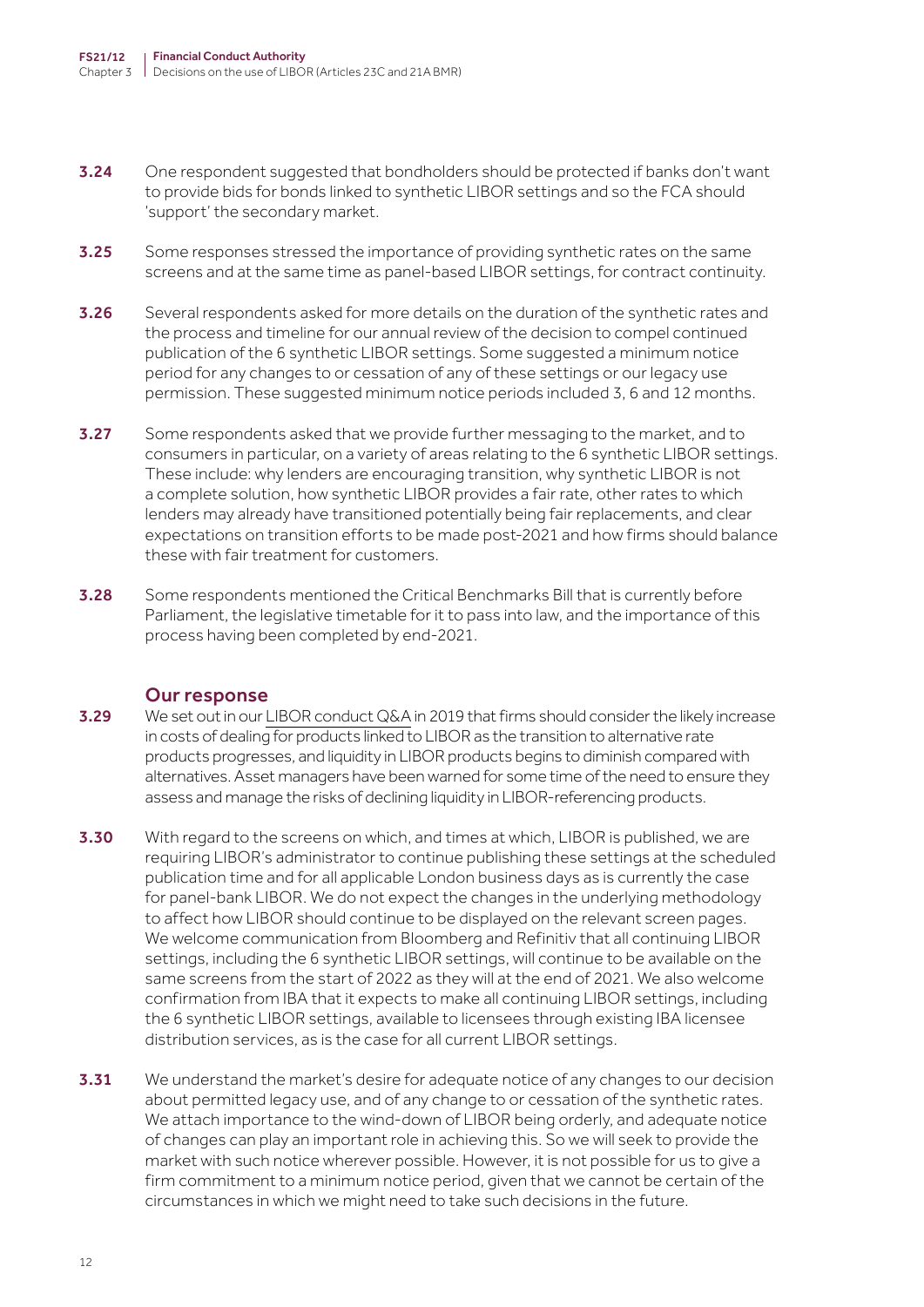- **3.32** As stated at 2.9 above, we will continue our messaging on the need for active transition but market participants and their representative bodies also have a responsibility for this, particularly when engaging with clients. We have published a [mortgage-specific](https://www.fca.org.uk/consumers/mortgage-interest-rates-libor)  [Q&A](https://www.fca.org.uk/consumers/mortgage-interest-rates-libor) on our website. This includes the topics the respondent raised, such as why mortgage lenders are encouraging transition away from LIBOR and why synthetic LIBOR is not a permanent solution. We give comprehensive information on the synthetic LIBOR methodology, why we have concluded it represents a fair outcome for customers and the role of the credit adjustment spread in [Feedback Statement 21/11.](https://www.fca.org.uk/publication/feedback/fs21-11.pdf)
- **3.33** The Critical Benchmarks Bill has now passed its third reading in both Houses of Parliament, and will shortly formally receive Royal Assent, ahead of the end of the year.

### International consistency and coordination

**3.34** Some respondents mentioned international consistency and the importance of a coordinated approach between jurisdictions. They asked specific questions about UK supervised entities that may be party to contracts written under non-UK law, and sterling LIBOR contracts written under New York law. They also raised the litigation risk for users of synthetic Japanese yen settings, highlighted in the [consultation](https://www.boj.or.jp/en/paym/market/jpy_cmte/index.htm/) published by the Cross-Industry Committee on Japanese Yen Interest Rate Benchmarks.

- **3.35** We agree with respondents that international coordination and consistency is important. The EU, the States of New York and Alabama, and the UK have all legislated to make provision for LIBOR's wind-down. As the home jurisdiction for LIBOR, the UK is in a unique position to provide a solution that potentially works for all LIBOR users by changing LIBOR 'at source', so that synthetic LIBOR rates can flow through to global users. However, EU, US and UK authorities all agree that contractual governing law clauses should prevail and that we should not seek to override solutions written into the relevant contractual governing law. We are aware of the benefits of alignment, ie where legislative solutions point to the same replacement rate, notably in the wholesale market. While it is likely that there will be some differentiation, this will be a conscious choice where there are clear advantages to deviate for a particular product in a particular jurisdiction. We will continue to work closely with other authorities and international bodies on a coordinated approach to LIBOR's wind-down and the transition to risk-free-rates.
- **3.36** The Cross-Industry Committee on Japanese Yen Interest Rate Benchmarks has now published its [report](https://www.boj.or.jp/en/paym/market/jpy_cmte/cmt211119a.pdf) on the results of its consultation. The report acknowledges possible litigation risk for users of synthetic yen LIBOR settings, because the economic value of a contract may change as a result of moving from a panel-based to a synthetic LIBOR rate. As with the consultation (and as noted by respondents to our consultation), the Committee suggests steps that parties may want to consider to reduce this risk.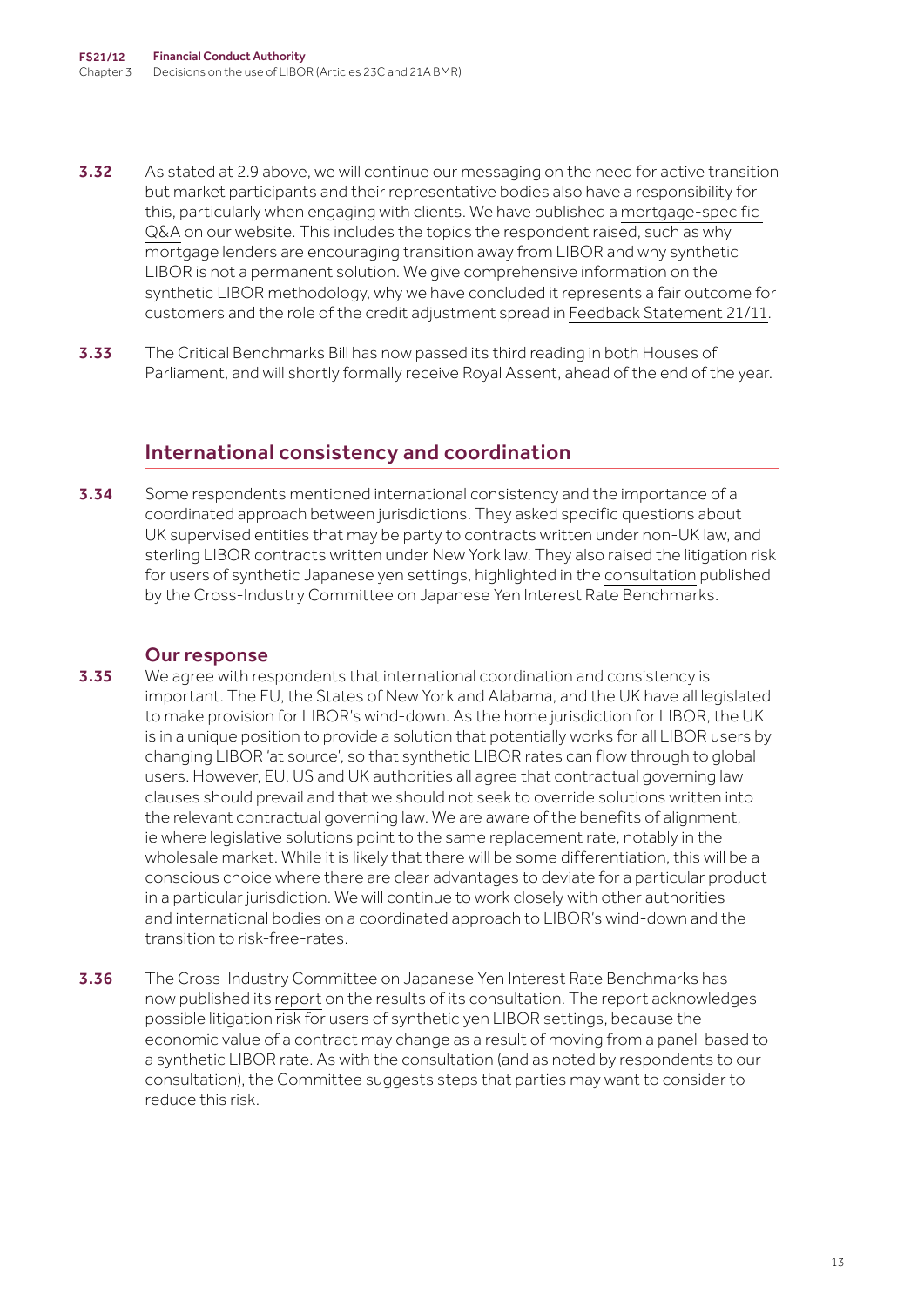## The temporary nature of synthetic LIBOR settings

3.37 Some respondents were concerned about the temporary nature of synthetic LIBOR rates, as they consider it will be difficult for some contracts to transition within the maximum 10-year duration of synthetic rates.

#### Our response

3.38 As we have set out in our [draft Notice](https://www.fca.org.uk/publication/libor-notices/article-23c-benchmarks-regulation-draft-permitted-legacy-notice.pdf), while many contracts can be transitioned with more time allowed to complete the process, there are some long-dated contracts that face higher, and in a few cases, possibly insurmountable, barriers to transition. We encourage firms to continue actively to transition their contracts away from LIBOR wherever possible notwithstanding the publication of synthetic rates. There may come a time when outstanding contracts that still reference a particular LIBOR setting have reduced so significantly that it is no longer proportionate for the FCA to require continued publication of synthetic LIBOR. We will continue to work closely with the Treasury and the Bank of England (Bank) to support an orderly wind-down of LIBOR and the official sector will continue to monitor progress and risks.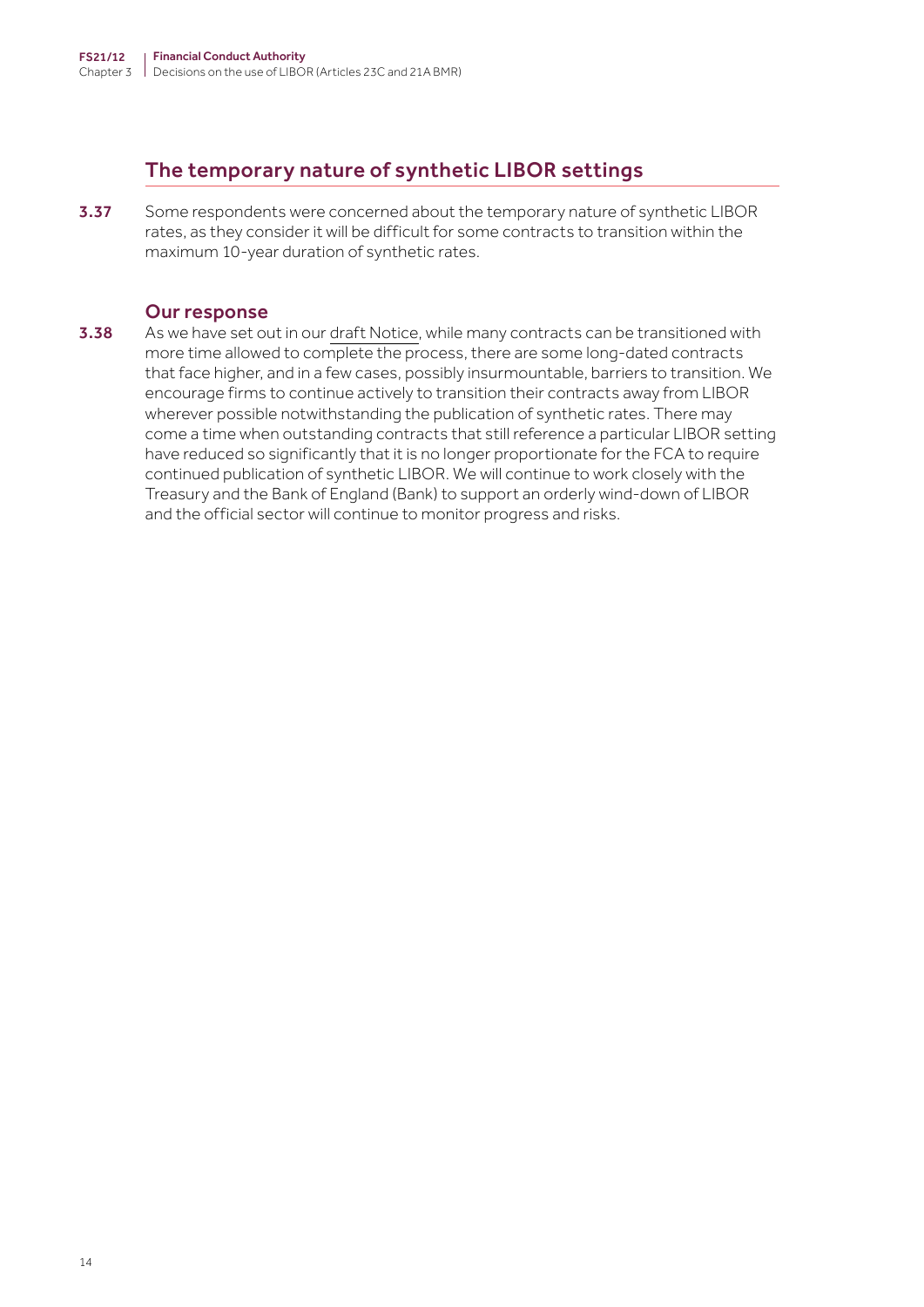## <span id="page-14-0"></span>4 The Article 21A new use restriction power

- 4.1 Our consultation proposed to prohibit new use of the overnight, 1 month, 3 month, 6 month and 12 month US dollar LIBOR settings from end-2021, except:
	- where market making in support of client activity related to US dollar LIBOR transactions executed before 1 January 2022
	- in transactions that reduce or hedge the supervised entity's, or any client of the supervised entity's, US dollar LIBOR exposure on contracts entered into before 1 January 2022
	- novations of US dollar LIBOR transactions executed before 1 January 2022
	- transactions executed for purposes of participation in a central counterparty auction procedure in the case of a member default, including transactions to hedge the resulting US dollar LIBOR exposure
	- for the purpose of interpolation within contractual fallback arrangements for the ceasing US dollar settings (1 week and 2 month)
- **4.2** Of the 42 responses we received, 30 of the respondents said that they agreed or broadly agreed with the way we proposed to exercise our new use power. However, some raised concerns and suggested changes to our proposed decision. Many respondents felt that our proposed exceptions were not sufficiently clear in some areas and asked for further clarification. Eight respondents either did not respond to the question or did not express a clear position. Four respondents disagreed with at least some aspects of the proposal.
- 4.3 Following this feedback, we made one adjustment to our approach on fallbacks. We also added an Annex to our notice setting out our decision to provide further detail on the exceptions to the restriction on new use. We explain these changes in more detail below.

#### How we proposed to use the new use restriction power

- 4.4 A key theme several respondents raised was the importance of international alignment, particularly with the US. This is needed to support the efforts of US authorities to achieve an orderly wind-down of US dollar LIBOR, to avoid disadvantaging UK-supervised entities and to avoid disrupting liquidity in the international US dollar market. So respondents welcomed the alignment of our proposals with US authorities' [supervisory guidance](https://www.federalreserve.gov/newsevents/pressreleases/files/bcreg20201130a1.pdf). However, 4 respondents also noted the difference between the FCA's powers and those of other authorities. They were concerned that our proposed approach would not be flexible enough to align with any potential changes in the approach adopted by other regulators.
- 4.5 Two respondents suggested that we should rely on a supervisory approach, initially at least, to ensure we have the necessary flexibility to maintain international alignment.
- **4.6** One respondent suggested that having exceptions to our proposed prohibition could allow subjective interpretation and so an 'all or nothing' approach would be better. We took this to mean either a prohibition of all new use of the continuing US dollar LIBOR settings, or no prohibition at all.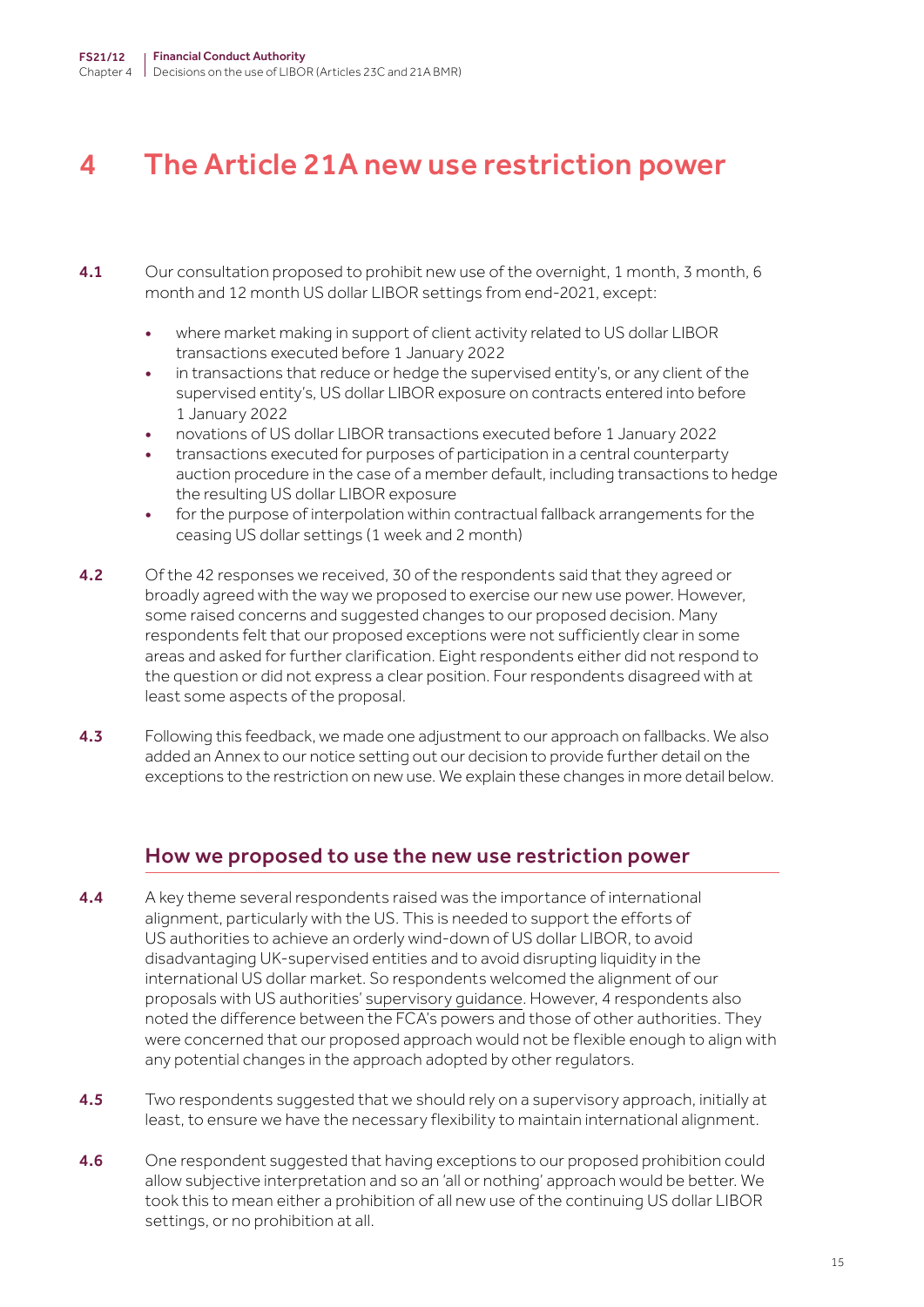- 4.7 One respondent suggested that the experience of transition from EONIA to  $\epsilon$ STR demonstrates that infrastructure and liquidity can build without forcing new business to stop using the 'old' rate that is being replaced.
- 4.8 Two respondents noted that as our proposed restrictions apply to supervised entities (as defined under the BMR), they are wider than those issued by US regulators, which only apply to banks. They said this could lead to a disconnect, where some market participants are able to use the continuing US dollar LIBOR settings and others are not. One respondent argued that we should amend our exceptions to align better with the US approach. They argued that our proposed restriction would not allow a bank to use the continuing US dollar LIBOR settings in a contract for risk management purposes, to manage down its exposures, if its counterparty would be another supervised entity that would not be risk managing and would be taking on additional exposure. This was unless the relationship was such that the bank was considered a 'client' of the supervised entity.
- 4.9 One respondent suggested that we should remove the condition that marketmaking and risk management activities can only be undertaken for transactions or contracts 'executed or entered into before 1 January 2022'. They thought this might be interpreted as preventing ongoing risk management activities that involve or arise from new transactions executed after end-2021 in line with the permitted exceptions.
- **4.10** Three respondents called for us to amend our proposed decision to allow new use of the continuing US dollar LIBOR settings in short-dated contracts (ie those maturing before the end of June 2023). Another suggested we should permit new use to complete transactions 'commenced in 2021'. There were also some concerns about the adverse impact on liquidity of imposing our proposed restriction.
- **4.11** One respondent noted that there may be some contracts referencing one of the ceasing US dollar LIBOR settings that provide for moving to use of one of the continuing US dollar LIBOR settings directly upon cessation. Under our proposal, the restriction would prevent these contracts from moving to use the continuing setting. This is because, as explained at 3.9 above, use of a benchmark as the result of a fallback being triggered is considered new use, and the exception we proposed was limited to fallbacks using interpolation only.

- 4.12 As we said in our notice setting out our decision, we considered whether relying on a purely supervisory-led approach would meet our objectives. We concluded that, having determined that it is appropriate to restrict new use of the continuing US dollar LIBOR settings, we should use our power to impose a legal restriction. Doing so gives the market clarity and certainty in a way that a purely supervisory-led approach would not. We think this is important to achieve our objectives for the new use restriction. We have included further details in an Annex to help firms implement the restrictions (see 4.26-4.27 below), and we will continue to monitor the market impact of our decision into 2022.
- **4.13** The policy we consulted on and to which we must have regard when exercising the new use restriction power, sets out factors that can result in risks from new use of a ceasing benchmark. It is therefore reasonable to take these risks into account when considering whether to restrict use of the continuing US dollar LIBOR settings. Our policy also requires that we consider whether permitting some forms of new use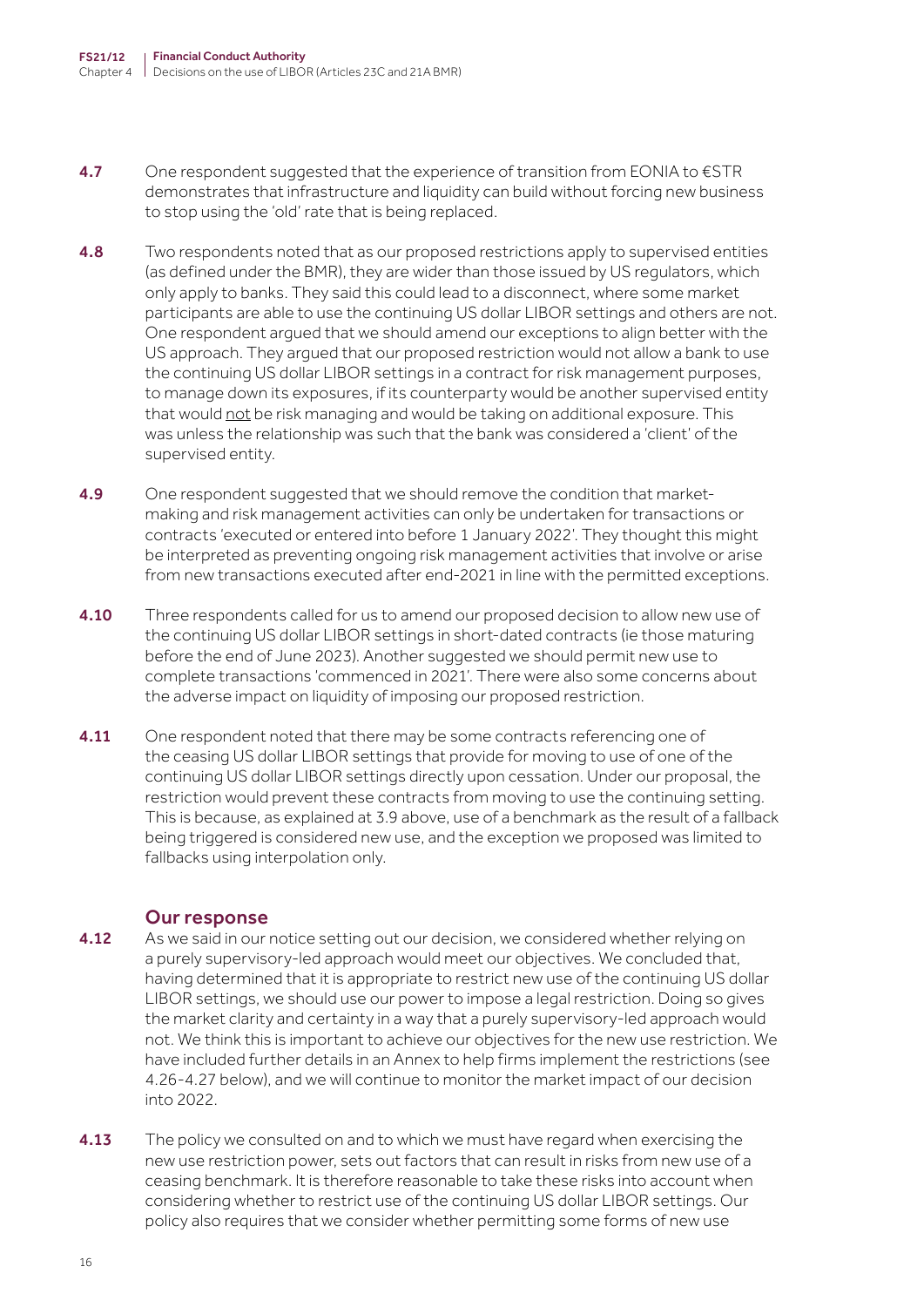might support our objectives, including new use that enables firms to reduce existing exposure to the ceasing benchmark. As we set out in our consultation, we consider that there are both risks that would arise from ongoing new use of the continuing US dollar LIBOR settings, and ways in which some limited forms of new use can nonetheless help reduce existing exposure to these settings. Therefore, constraining ourselves to permit either all or no new use would not be appropriate or in line with our policy in this instance.

- 4.14 On the transition from EONIA, the working group on euro risk-free rates [recommended](https://www.ecb.europa.eu/paym/pdf/cons/euro_risk-free_rates/ecb.eurostr_eonia_legal_action_plan_20190716.en.pdf) that no new contracts referencing EONIA should be entered into from early October 2019. In any event, we don't consider the transition from EONIA to €STR to be a direct parallel with US dollar LIBOR and SOFR. The relationship between EONIA and €STR (in terms of the spread adjustment required to produce a fair replacement rate) had already been established with certainty. It was also in operation during the period the respondent describes, as EONIA had already moved to a calculation method directly linked to €STR. This is not the case for the continuing US dollar LIBOR settings, which will continue to be based on submissions by panel banks. We consider that the incentives, and risks, for firms differ as a result. Overall, we remain of the view that permitting new use of the continuing US dollar LIBOR settings for purposes other than those excepted from our restriction could pose risks. So requiring firms to move to appropriate alternatives for this new business is an appropriate response.
- **4.15** On applying our restriction to all supervised entities, we have considered the relevant factors set out in our policy for the continuing US dollar LIBOR settings and concluded that there is no reason to distinguish between banks and other supervised entities. The likely risks we have identified from continued new use of a ceasing benchmark apply to use by all supervised entities, not just by banks. Supervised entities should be seeking to unwind their LIBOR exposures and not be taking on new exposures other than within the proposed exceptions. We think these exceptions provide adequate channels for banks to transfer risk, for example through the interdealer broker market.
- 4.16 We understand that risk management is a dynamic process. We consider that the current exceptions facilitate this, provided new transactions relate to the risk management of pre-2022 exposures. Therefore, we have not removed the reference to '1 January 2022' in our exceptions.
- 4.17 As we said in our [notice](https://www.fca.org.uk/publication/libor-notices/article-21a-benchmarks-regulation-prohibition-notice.pdf) setting out our decision, we do not consider that it would be appropriate to permit new use of the continuing US dollar LIBOR settings in new contracts that will mature before the end of June 2023. The official sector has made clear for some time the risks of financial markets' continued reliance on LIBOR and the need to transition to alternative rates. The most effective way to avoid LIBOR-related risk is not to write LIBOR-referencing business. Use of SOFR-related rates in new contracts helps the necessary systems and liquidity to develop before the continuing US dollar LIBOR settings cease. US authorities' supervisory guidance restricting new use of the continuing US dollar LIBOR settings after end-2021 does not suggest that use in short-dated contracts maturing before mid-2023 is exempt. We agree with this approach and we note market participants' strong support for international alignment.
- **4.18** For transactions that 'commenced in 2021', it would be challenging to define 'commencement' of a transaction satisfactorily so that the market had clarity on what new use was included in any exception of this sort. In any event, we do not consider that such an exception is necessary as the market has had considerable notice of the likelihood of a restriction on new use coming into force from the start of 2022.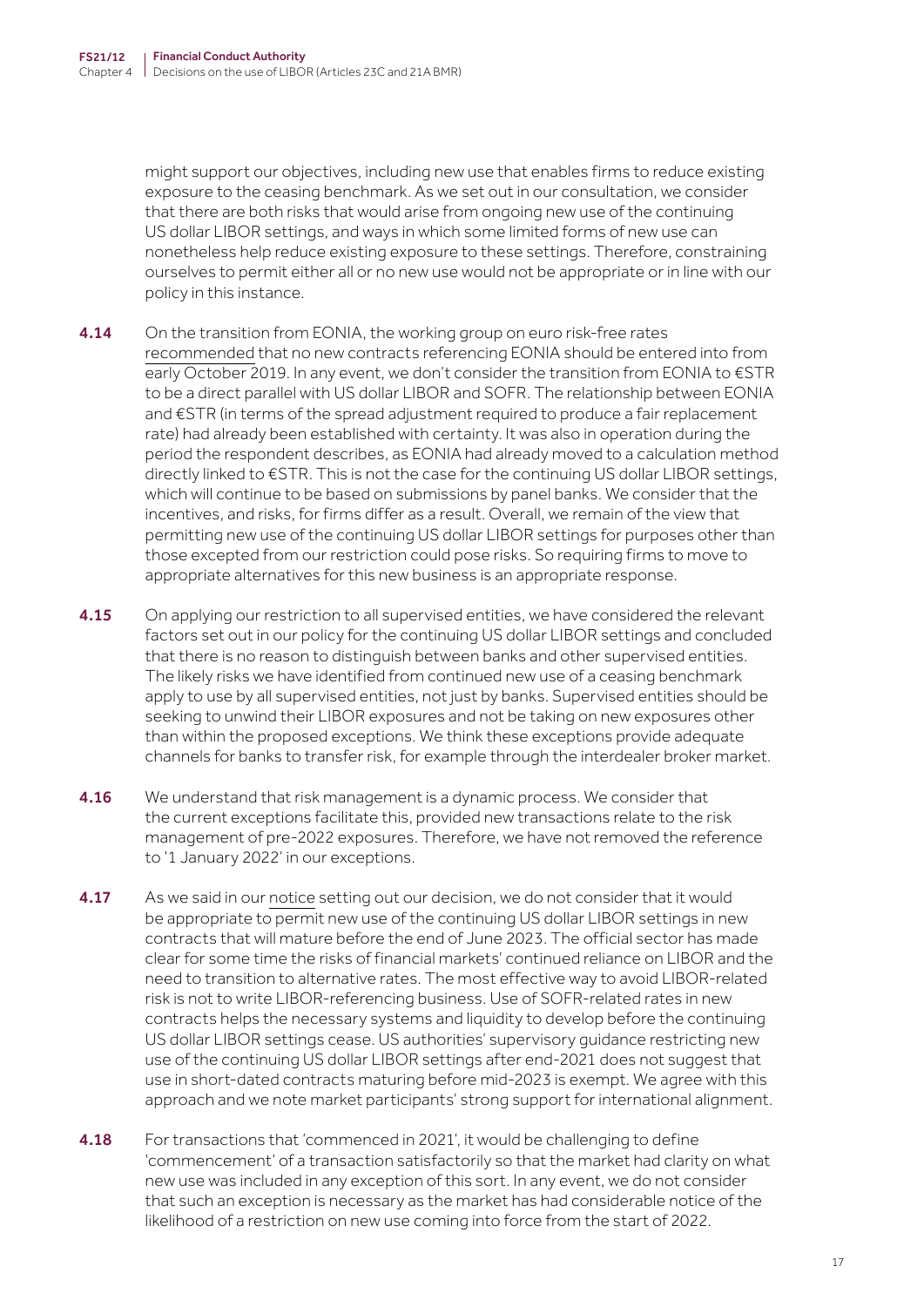- 4.19 Our policy is to balance the risks of continued use of a ceasing benchmark, with the risks of shutting down access to the ceasing benchmark prematurely. As set out in our [notice](https://www.fca.org.uk/publication/libor-notices/article-21a-benchmarks-regulation-prohibition-notice.pdf), in the case of the continuing US dollar LIBOR settings, we think there is now adequate confidence and liquidity in alternative benchmarks to avoid material or widely occurring adverse impacts from restricting new use of US dollar LIBOR.
- **4.20** Finally, as we also set out in our [notice,](https://www.fca.org.uk/publication/libor-notices/article-21a-benchmarks-regulation-prohibition-notice.pdf) we cannot rule out a risk of some market disruption if we prohibit use of the continuing US dollar LIBOR settings in fallback provisions. This would prevent these fallbacks from operating effectively when the 1-week and 2-month US dollar LIBOR settings cease at end-2021. So we have extended our proposed exception permitting use of the continuing US dollar LIBOR settings to interpolate where this is provided for in fallback provisions, to also include other use of the continuing US dollar LIBOR settings provided for in fallback provisions.

## Requests for greater clarity

- 4.21 Respondents agreed with our proposed exceptions to the prohibition, but a recurring theme of the feedback was that our proposed decision did not give sufficient detail or clarity on these exceptions.
- **4.22** The most common issues on which clarity was sought were points covered explicitly in the Working Group on Sterling Risk-Free Reference Rates' (RFRWG's) [guidance](https://www.bankofengland.co.uk/-/media/boe/files/markets/benchmarks/rfr/the-path-for-derivatives-transition-including-exceptions-for-risk-management-purposes.pdf) on its milestones to cease initiation of new LIBOR derivatives for sterling, but not in our proposed decision for the continuing US dollar LIBOR settings. Respondents asked about:
	- i. whether single currency US dollar LIBOR basis swaps can be entered into in order to disperse exposures acquired in the course of permitted risk management activity;
	- ii. how we expect firms to verify clients' intentions for proposed new trades; and
	- iii. whether streaming prices (including doing so for the purpose of supporting other benchmarks, ie swap rates) is permitted.
- 4.23 Other respondents requested further clarity about the definition of 'new use'. This included whether this definition captures scenarios where US dollar LIBOR is used as an 'input' to calculate a reference rate, but is not referenced in a contract. Some respondents noted that alignment of definitions and terminology between international authorities is desirable, and several asked about the treatment of extensions and amendments to contracts entered into before 1 January 2022.
- **4.24** One respondent asked whether intragroup transactions would be prohibited under our proposed decision. Another sought confirmation that firms can continue to issue securities referencing the continuing US dollar LIBOR settings after the prohibition takes effect in 2022, if the discussions and preparation for the issuance took place before the prohibition takes effect (ie in 2021).
- **4.25** We were also asked if the continuing US dollar LIBOR settings will continue to be representative through to end-June 2023, and to clarify whether we will compel publication of a synthetic US dollar LIBOR after that date.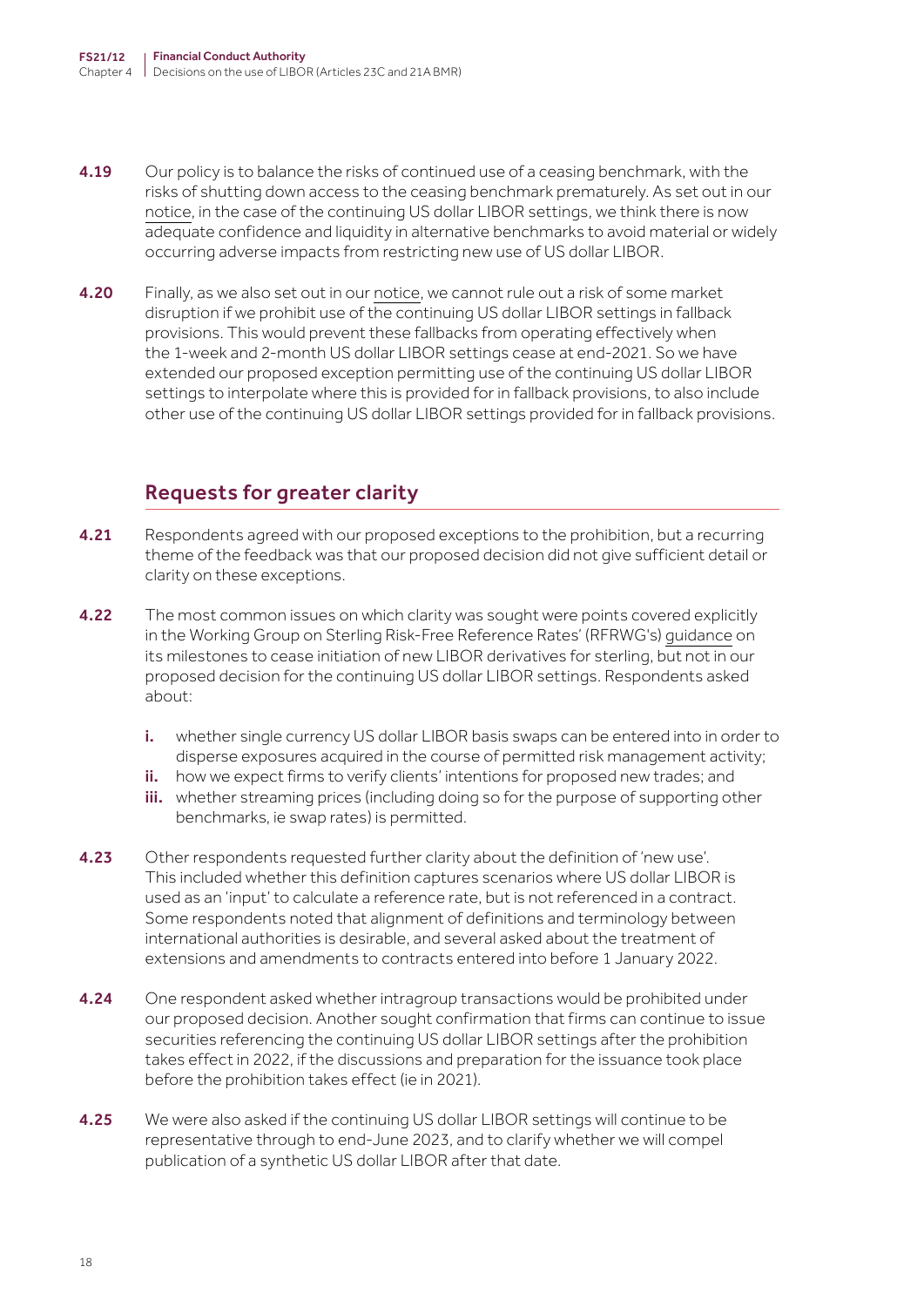- **4.26** We agree it is important that the market is clear on which transactions are permitted and which are not. Following the feedback, we added an Annex to our [decision](https://www.fca.org.uk/publication/libor-notices/article-21a-benchmarks-regulation-prohibition-notice.pdf) to provide further detail. This clarifies that the market making exception applies only where market making is undertaken in response to a request by a client seeking to reduce or hedge their US dollar LIBOR exposure on contracts entered into before 1 January 2022. We recognise that market makers executing such trades for their clients may accumulate US dollar LIBOR risk as a result of this activity.
- **4.27** The Annex to our decision also clarifies that:
	- The prohibition does not prohibit new single currency US dollar LIBOR basis swaps entered into in the interdealer broker market (to the extent they would constitute new use), and
	- Where relevant, we expect a market maker to make all reasonable efforts to ensure that the client knows about the prohibition set out in the notice and to engage with them on the extent to which they have taken it into account. We do not expect a market maker executing trades for a client to validate on every occasion the client's intention for the proposed trade.
- 4.28 We agree that it is desirable that market makers are able to stream prices for US dollar LIBOR swaps to trading venues to facilitate market making and risk management in line with the exceptions. Merely providing prices does not constitute use as defined at Article 3(1)(7) of the BMR. However, the determination of payments by reference to any of the continuing US dollar LIBOR settings is 'use' of a benchmark under the BMR. Therefore, it will only be permitted in new transactions where it falls within the exceptions to the new use restriction. Market participants should note this when considering whether to enter into new swaps. The ongoing streaming of prices should enable the production of swap rates.
- 4.29 'New use', including new use within an existing contract, is defined in legislation (at Article 21A(2) of the BMR). The FCA has no power to amend this definition. The definition of new use makes clear that all forms of new use in financial instruments and financial contracts involve 'referencing' the benchmark, either directly or in a borrowing rate. An additional form of new use, for investment funds, is set out at Article 21A(2)(e). Where a benchmark is used as a tool to inform judgements about pricing a contract (eg how to price a new bond at issuance), but the benchmark is not itself referenced explicitly in the contract, we do not consider that the benchmark is being 'used' as defined in the BMR.
- 4.30 The feedback we received does not specify which form of intragroup transactions respondents were envisaging, but for clarity, our decision does not include any specific exemption for intragroup transactions. Use in transactions within scope of the BMR will not be permitted unless they fall within the specified exceptions.
- **4.31** Issuance of financial instruments is defined as new use at Article 21A(2)(a) and no exemption has been made for this. As a result, no issuance must take place from 1 January 2022 onwards. A 'financial instrument' is defined at Article 3(1)(16) of the BMR.
- 4.32 As we said in our decision [notice,](https://www.fca.org.uk/publication/libor-notices/article-21a-benchmarks-regulation-prohibition-notice.pdf) we are confident that the continuing US dollar LIBOR settings will be maintained in a representative manner until end-June 2023. We [have said](https://www.fca.org.uk/publication/documents/future-cessation-loss-representativeness-libor-benchmarks.pdf) that we will continue considering the case for using our powers to require publication of a synthetic rate for the continuing US dollar LIBOR settings when the US dollar LIBOR panel ends in June 2023. However, market participants should not rely on our doing so.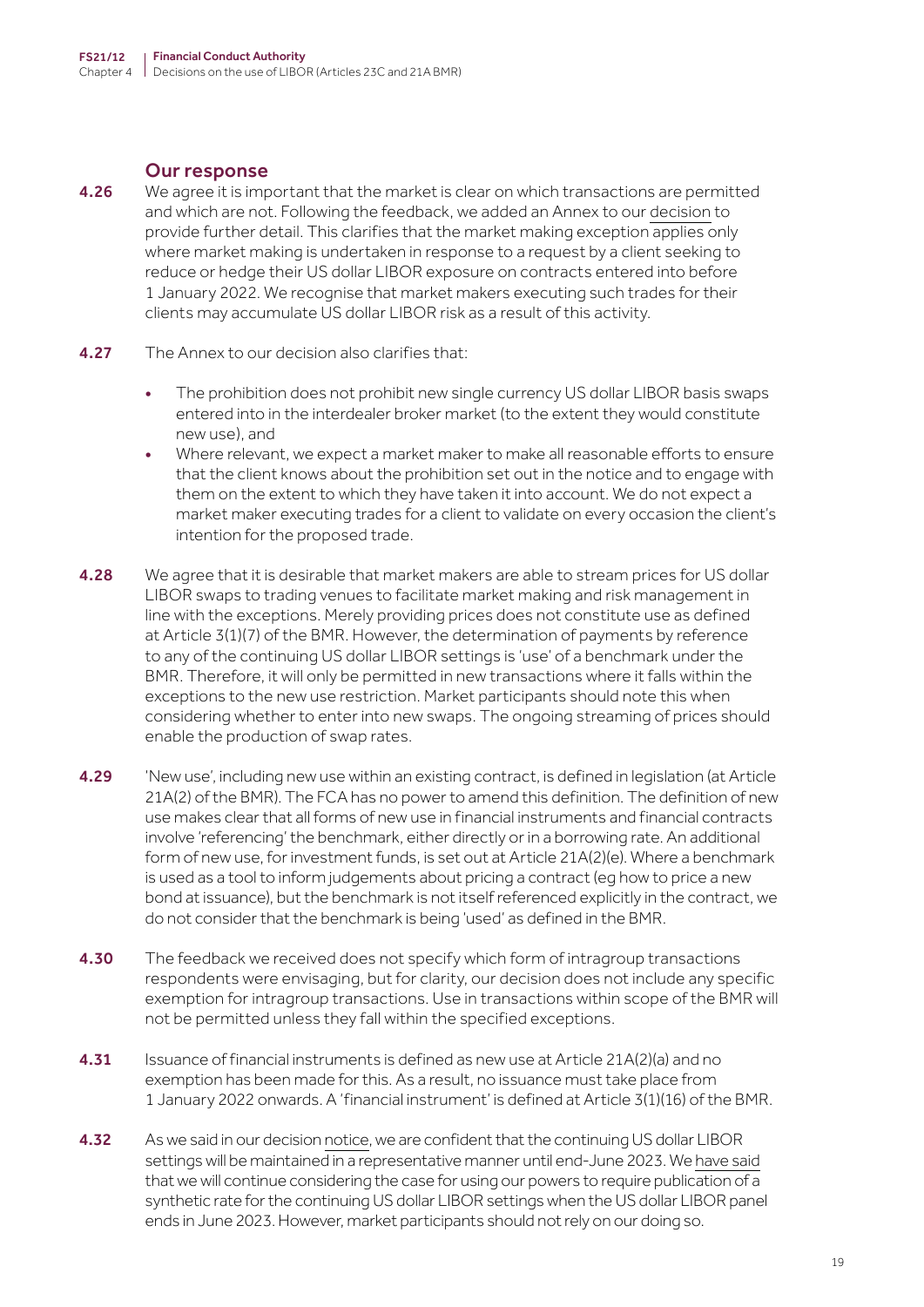### Successful implementation of our proposal

- 4.33 In some instances, respondents expressed views and made suggestions on factors and strategies that would be necessary or desirable to help ensure our decision can be implemented successfully. One called for a further coordinated SOFR First initiative for cross-currency swaps for non-LIBOR currencies before the end of 2021, to encourage transition.
- 4.34 Another suggested that the derivatives trading and clearing obligations should be extended to include SOFR, so as to be consistent with the current regime and increase transparency whilst reducing systemic risk.

- 4.35 On 2 December, the CFTC's Market Risk Advisory Committee [announced](https://www.cftc.gov/PressRoom/PressReleases/8466-21) Part II of its "SOFR First" initiative for cross-currency swaps. Part I recommended that newlyexecuted cross-currency swaps referencing US dollar, Swiss Franc, Japanese Yen, and sterling utilise RFRs in each currency instead of LIBOR as of 21 September 2021. Part II encourages all other cross currency swaps with a US dollar leg to switch trading to SOFR from 13 December 2021, ahead of the end of year restriction on new use of US dollar LIBOR. Our [March 2021 Dear CEO](https://www.bankofengland.co.uk/-/media/boe/files/prudential-regulation/letter/2021/march/transition-from-libor-to-risk-freerates.pdf?la=en&hash=28D5CAB6CE11D930906FAEE35C86982FE159375E) letter outlines our expectation for UK regulated firms to meet the milestones and targets of relevant supervisory authorities, as appropriate.
- 4.36 We recognise that the liquidity profile of the derivatives market will continue to evolve as interest rate benchmark reform unfolds. With this in mind and as stated in our recent [policy statement,](https://www.fca.org.uk/publication/policy/ps21-13.pdf) we will continue to monitor developments in the US dollar interest rate derivatives market and ensure appropriate engagement with relevant authorities to ensure that the derivatives trading obligation (DTO) remains appropriately calibrated. This may require us to propose further changes to the DTO in due course. We also note that the Bank stated in its recent [policy statement](https://www.bankofengland.co.uk/paper/2021/derivatives-clearing-obligation-modifications-to-reflect-interest-rate-benchmark-reform) that it expects to consult on changes to the clearing obligation relating to contract types referencing US dollar LIBOR in 2022. We will work with the Bank and relevant international authorities to ensure, where appropriate, a coordinated and consistent approach.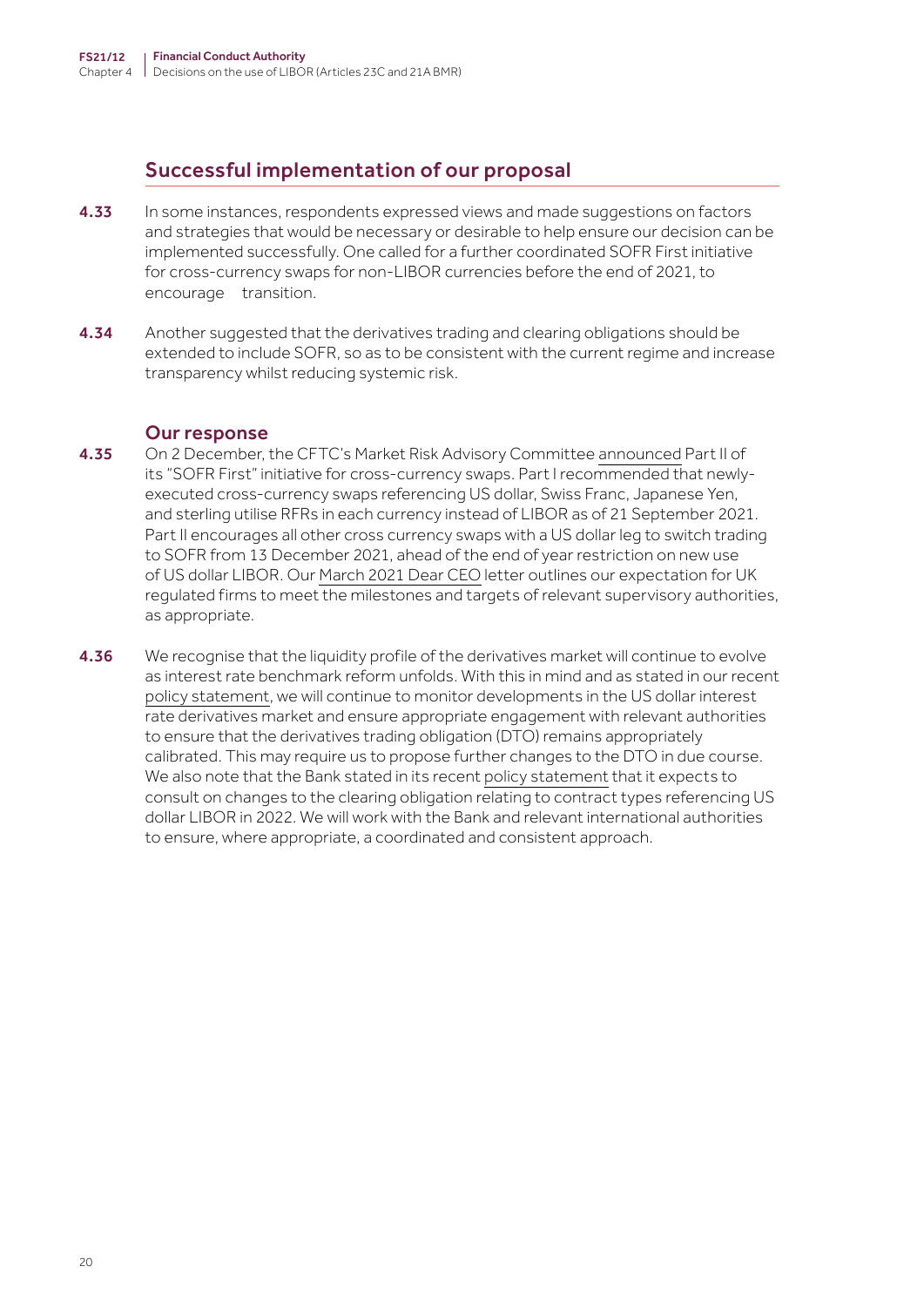## <span id="page-20-0"></span>Annex 1 List of non-confidential respondents

Association for Financial Markets in Europe (AFME)

**BlackRock** 

Fidelity International

Insight Investment

International Capital Market Association (ICMA)

International Capital Market Services Association (ICMSA)

Invesco

Investment Association (IA)

International Swaps and Directives Association (ISDA)

Loan Market Association (LMA)

Nomura

Tradeweb

Unicredit

UK Finance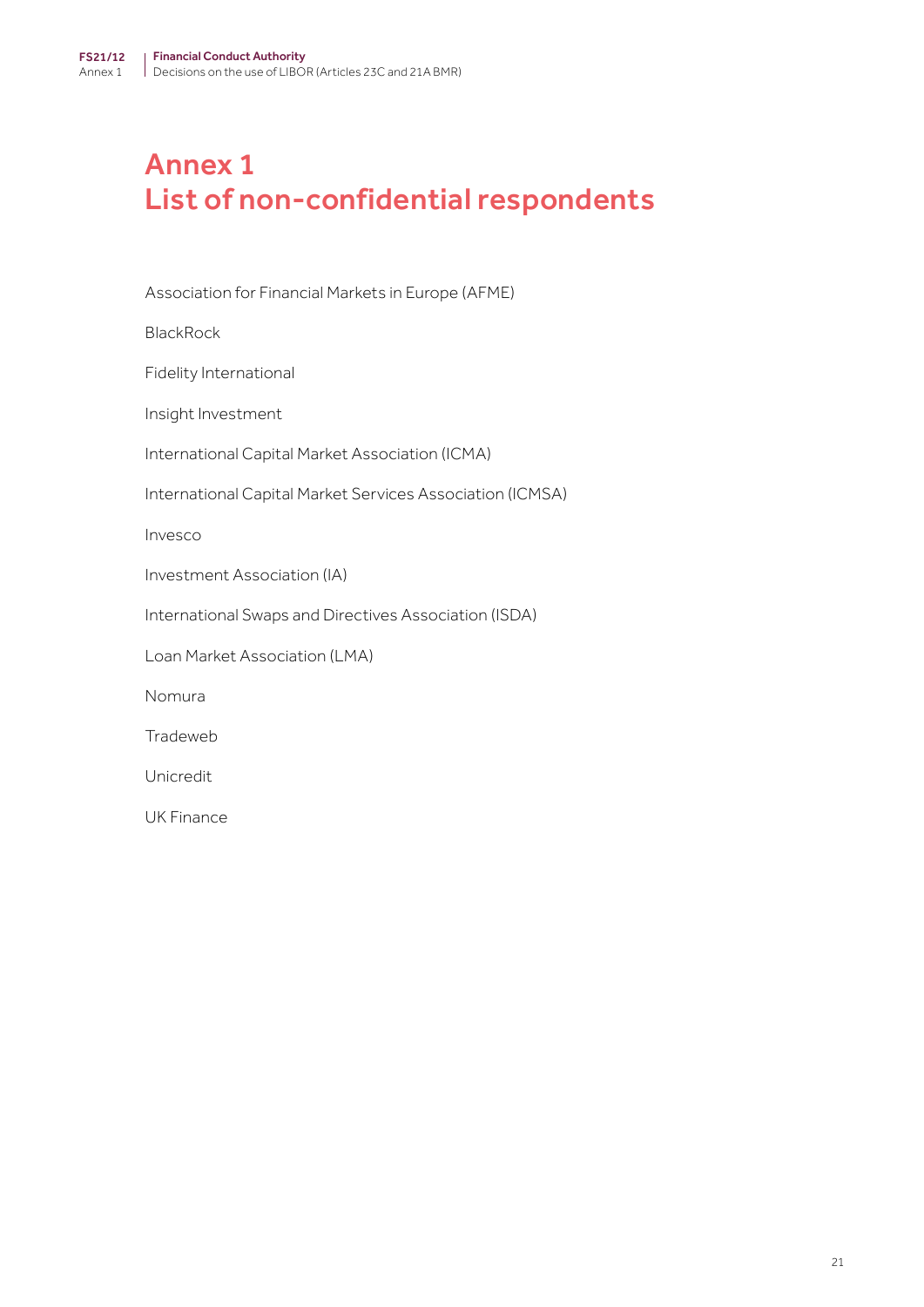## <span id="page-21-0"></span>Annex 2 Abbreviations used in this paper

| <b>Abbreviation</b> | <b>Description</b>                                  |
|---------------------|-----------------------------------------------------|
| <b>BMR</b>          | Benchmarks Regulation                               |
| <b>Bank</b>         | Bank of England                                     |
| <b>CFTC</b>         | Commodity Futures Trading Commission                |
| <b>DTO</b>          | Derivatives trading obligation                      |
| <b>EONIA</b>        | Euro OverNight Index Average                        |
| €STR                | Euro short-term rate                                |
| <b>FCA</b>          | <b>Financial Conduct Authority</b>                  |
| <b>FS Act</b>       | Financial Services Act 2021                         |
| <b>FSMA</b>         | Financial Services and Markets Act 2000             |
| <b>GBP</b>          | <b>British Pound</b>                                |
| <b>IBA</b>          | <b>ICE Benchmark Administration</b>                 |
| <b>IBOR</b>         | InterBank Offered Rate                              |
| <b>IOSCO</b>        | International Organisation of Securities Commission |
| <b>PRA</b>          | Prudential Regulation Authority                     |
| <b>RFRWG</b>        | Working Group on Sterling Risk-Free Reference Rates |
| <b>SOFR</b>         | Secured Overnight Financing Rate                    |
| <b>SONIA</b>        | Sterling Overnight Index Average                    |
| Q&A                 | Question and Answer                                 |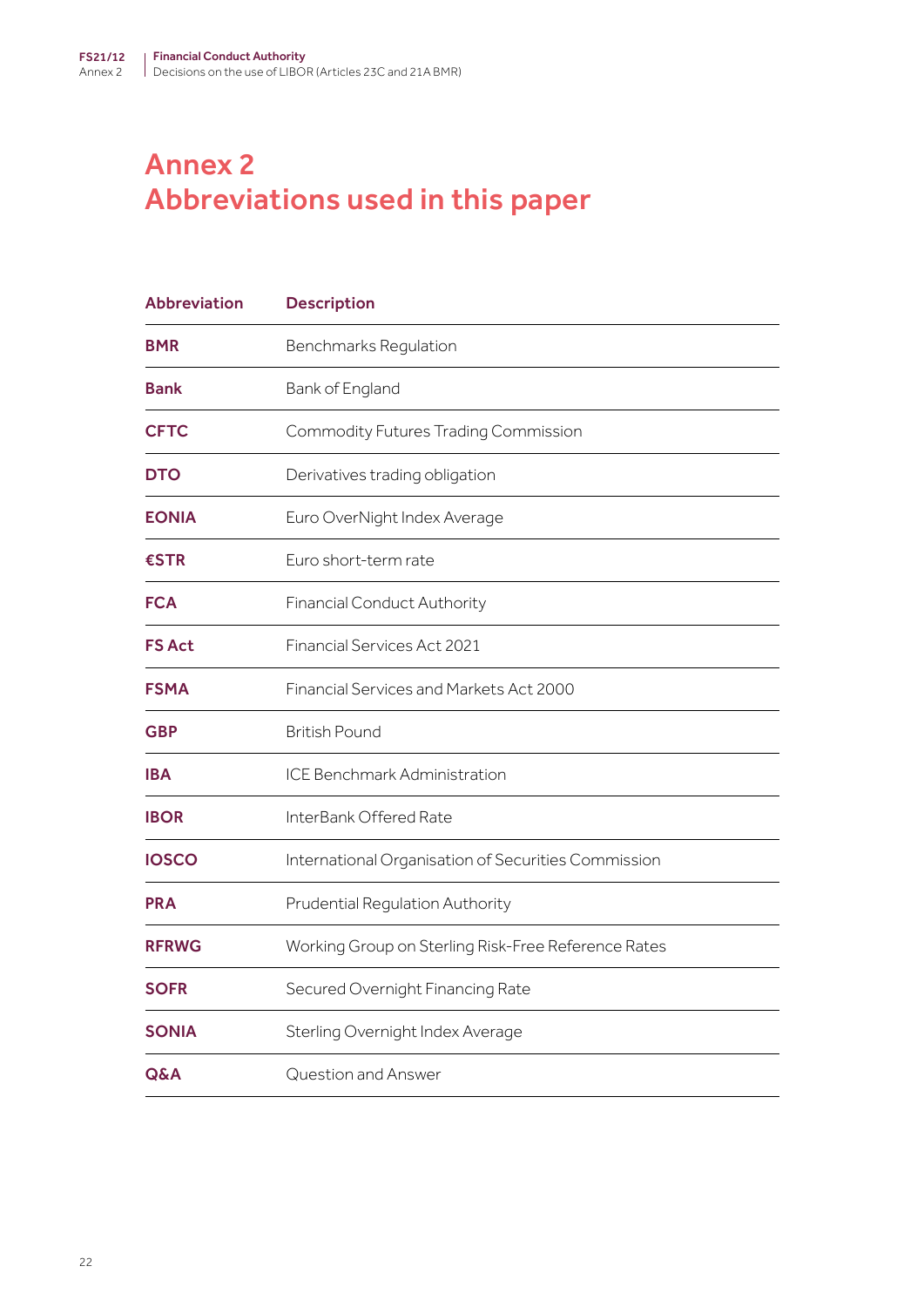All our publications are available to download from www.fca.org.uk. If you would like to receive this paper in an alternative format, please call 020 7066 7948 or email: publications\_graphics@fca.org.uk or write to: Editorial and Digital team, Financial Conduct Authority, 12 Endeavour Square, London, E20 1JN